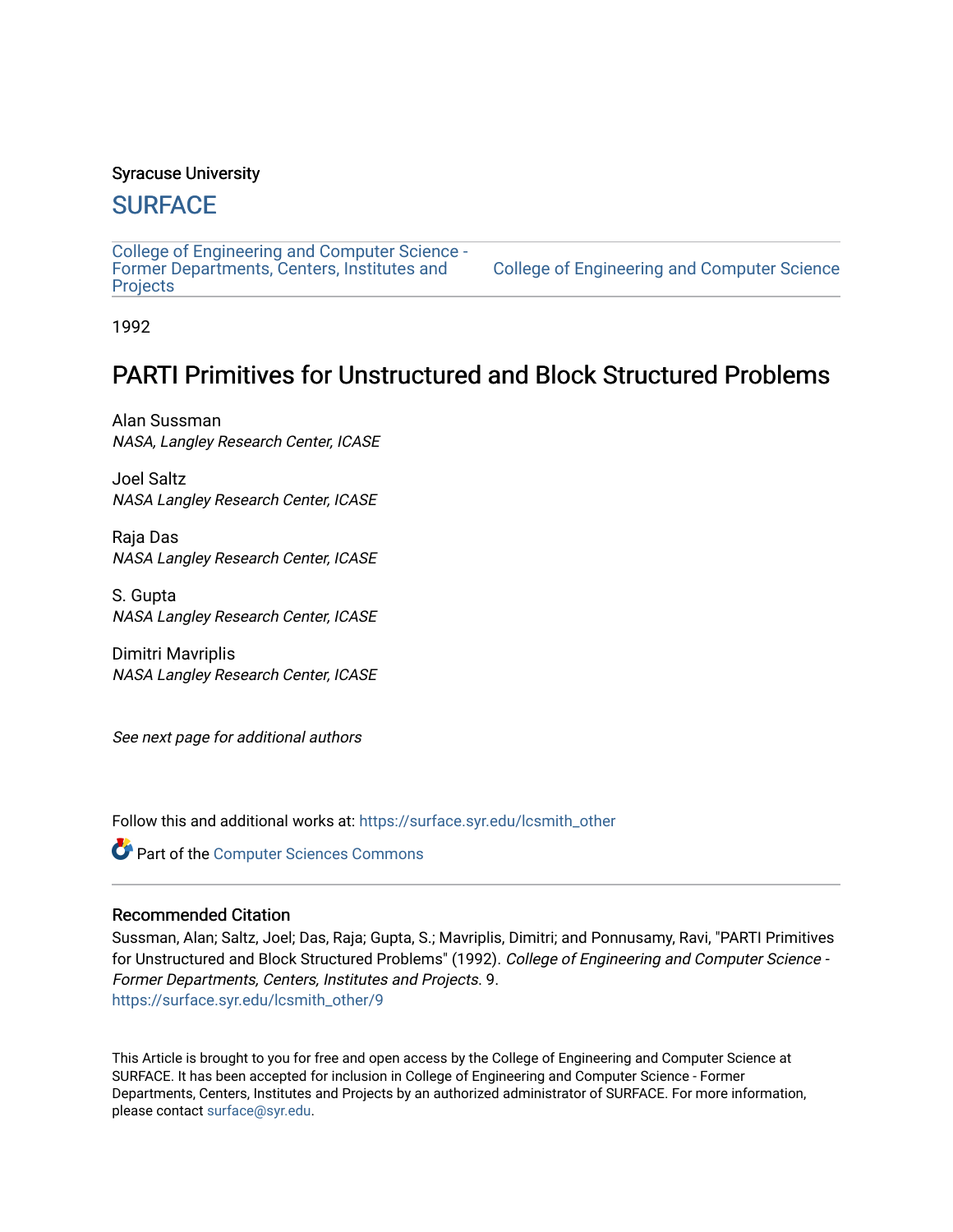# Author(s)/Creator(s)

Alan Sussman, Joel Saltz, Raja Das, S. Gupta, Dimitri Mavriplis, and Ravi Ponnusamy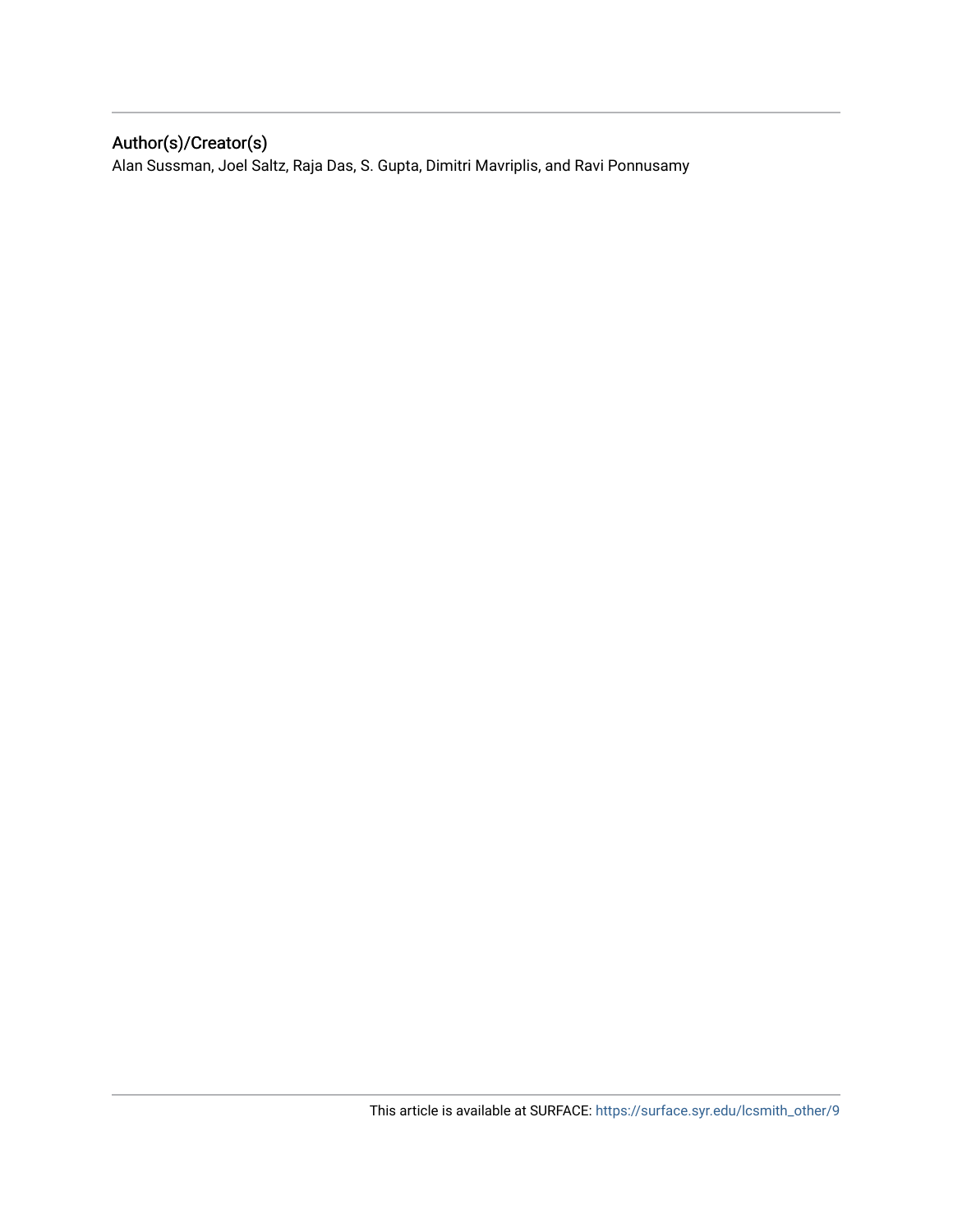# PARTI Primitives for Unstructured and Block Structured Problems<sup>1</sup>

Alah Sussillah", Joel Saltz", Kaja Das", S Gupta", Dimitri Mavriplis" and Ravi Ponnusamy $^b$ 

<sup>a</sup> ICASE, MS 132C, NASA Langley Research Center, Hampton VA 23666

 $^b$ Department of Computer Science, Syracuse University, Syracuse, NY 13244-4100

#### Abstract

This paper describes a set of primitives (PARTI) developed to efficiently execute unstructured and block structured problems on distributed memory parallel machines. We present experimental data from a 3-D unstructured Euler solver run on the Intel Touchstone Delta to demonstrate the usefulness of our methods.

# 1 Introduction

We consider tools that can be used to port irregular problems to distributed memory architectures. We specifically consider irregular problems that can be divided into a sequence of concurrent computational phases. In irregular problems, such as solving PDEs on unstructured or multiblock meshes (grids), the communication pattern depends on the input data. This typically arises due to some level of indirection in the code. We address cases in which data access patterns within each computationally intensive loop can be determined before the program enters the loop. In some problems, data access patterns are specied by integer indirection arrays. Examples of problems with these characteristics include unstructured mesh explicit and multigrid solvers, along with many sparse iterative linear systems solvers. We call this class of problems *static single-phase or* multi-phase computations (SSMPs). In other cases, programs can exhibit highly uniform local computational structure. For such problems, non-uniformities in computational patterns occur in the interfaces between regular subdomains. Examples include multiblock Navier Stokes solvers and structured adaptive multigrid problems. We will call this class of problems *irregularly coupled regular mesh* computations (ICRMs). In a different paper in this volume, a more detailed taxonomy of irregular problems is presented [11].

In the kinds of algorithms we consider here, data produced or input during a program's initialization phase play a large role in determining the nature of the subsequent

this work was supported by NASA contract NAS1-18605 while the authors were in residence " at ICASE, NASA Langley Research Center. In addition, support for author Saltz was provided by NSF from NSF grant ASC-8819374. The authors assume all responsibility for the contents of the paper.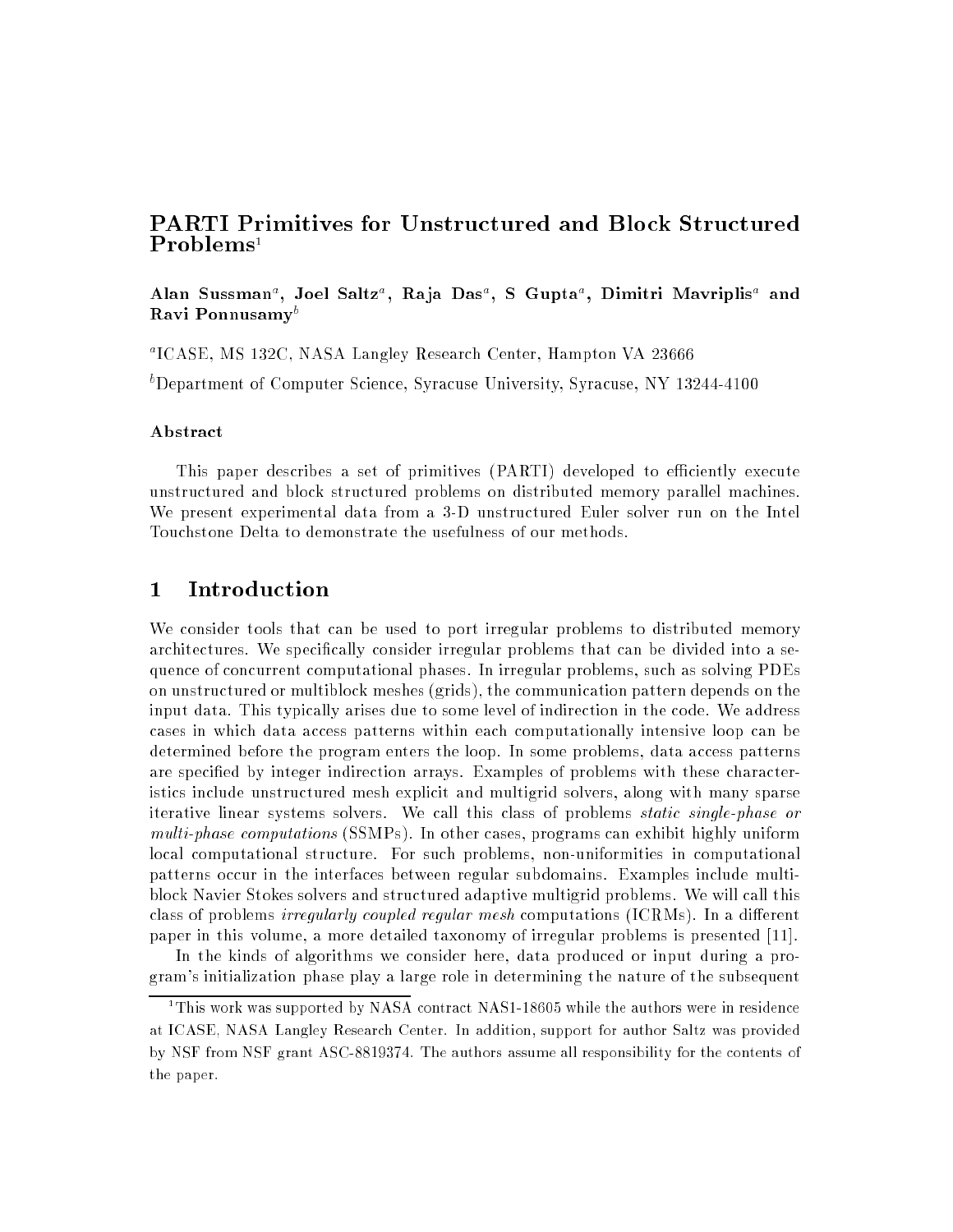computation. When the data structures that define a computation have been initialized, a preprocessing phase follows. Vital elements of the strategy used by the rest of the algorithm are determined by this preprocessing phase.

To effectively exploit many multiprocessor architectures, we may have to carry out runtime preprocessing. This preprocessing is referred to as *runtime compilation* [36]. The purpose of runtime compilation is not to determine which computations are to be performed but instead to determine how a multiprocessor machine will schedule the algorithm's work, how to map the data structures and how data movement within the multiprocessor is to be scheduled.

In distributed memory MIMD architectures, there is typically a non-trivial communications startup cost. For efficiency reasons, information to be transmitted should be collected into relatively large messages. The cost of fetching array elements can be reduced by precomputing what data each processor needs to send and to receive.

Only recently have methods been developed to integrate the kinds of runtime optimizations mentioned above into compilers and programming environments [36]. The lack of compile-time information is dealt with by transforming the original parallel loop into two constructs called an inspector and executor [32]. During program execution, the inspector examines the data references made by a processor, and calculates what offprocessor data needs to be fetched and where that data will be stored once it is received. The executor loop then uses the information from the inspector to implement the actual computation.

We have developed closely related suites of primitives that can be used directly by programmers to generate inspector/executor pairs for SSMP and ICRM problems. These primitives carry out preprocessing that makes it straightforward to produce parallelized loops that are virtually identical in form to the original sequential loops. The importance of this is that it will be possible to generate the same quality ob ject code on the nodes of the distributed memory machine as could be produced by the sequential program running on a single node.

Our primitives for SSMP computations make use of hash tables [20] to allow us to recognize and exploit a number of situations in which a single off-processor datum is used several times. In such situations, the primitives only fetch a single copy of each unique off-processor distributed array reference.

In many ICRM problems there are at most a few dozen meshes (blocks) of varying sizes. If that is the case, it may be necessary to assign at least some of the meshes to multiple processors to use all of the processors available in the distributed memory parallel machine. We must consequently be prepared to deal with multiple levels of parallelism in ICRM codes. Typically ICRM applications have two levels of parallelism available. Coarse-grained parallelism is available for processing the meshes concurrently. Each mesh is a self-contained computation region that can, except for boundary conditions, be operated upon independently of the other meshes. In addition, the computation for individual blocks has fine-grain parallelism available. Applying coarse-grained parallelism will help to keep communication overhead to a manageable fraction of the computation time. However, since the number of meshes is relatively small, particularly when compared to the number of processing elements in current distributed-memory multicomputers, the coarse-grained parallelism between meshes will not provide sufficient parallel activity to keep all processors busy. The fine-grained parallelism within each block must be used to fill this gap.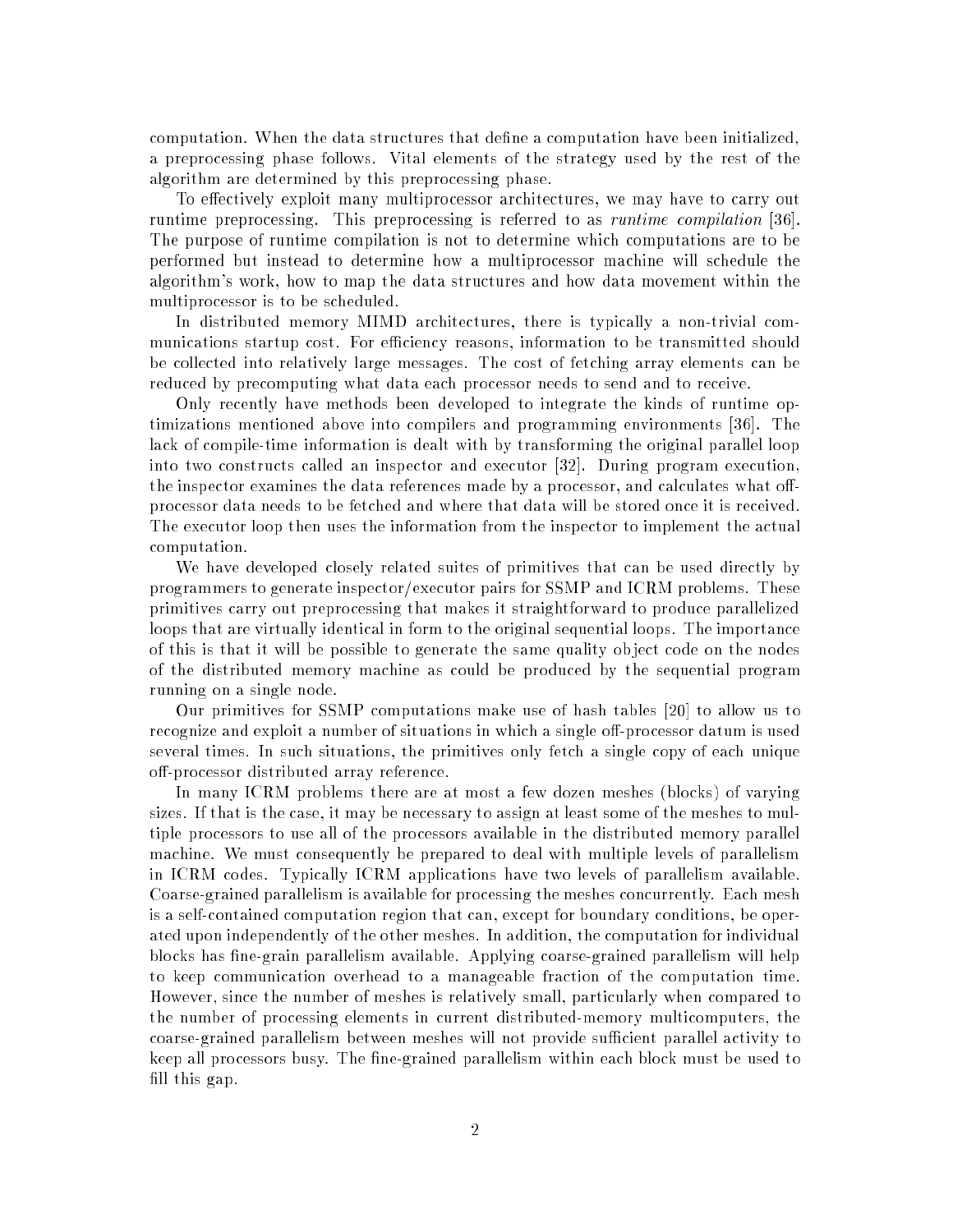Primitives for ICRM problems make it possible for programmers to embed each mesh into a subset of the processors in the distributed memory parallel machine. The primitives schedule and carry out required patterns of data movement within and between meshes.

The suite of primitives used for SSMP problems is called *PARTI* (*Parallel Automated* Runtime Toolkit at ICASE), while the suite of primitives used for ICRM problems is called multiblock PARTI.

Section 2 gives an overview of the PARTI routines for SSMP problems, and Section 3 provides a more detailed description of how the routines work. Section 4 discusses the multiblock PARTI routines, including a description of how to apply them to a multiblock computational fluid dynamics application. Some experimental results for using the PARTI primitives are given in Section 5. Section 6 describes other research related to supporting irregular computations, and Section 7 concludes.

# 2 PARTI

In this section, we give an overview of the principles and functionality of the PARTI primitives. In Section 3 we give a more detailed description of some of the more sophisticated PARTI procedures.

#### 2.1 Parti Overview

The PARTI primitives (Parallel Automated Runtime Toolkit at ICASE) are designed to ease the implementation of computational problems on parallel architecture machines by relieving the user of low-level machine specific issues. The PARTI primitives enable the distribution and retrieval of globally indexed but irregularly distributed data sets over the numerous local processor memories. In distributed memory machines, large data arrays need to be partitioned among the local memories of processors. These partitioned data arrays are called distributed arrays. Long term storage of distributed array data is assigned to specic memory locations in the distributed machine. A processor that needs to read an array element must fetch a copy of that element from the memory of the processor in which that array element is stored. Alternately, a processor may need to store a value into an off-processor distributed array element. Thus, each element in a distributed array is assigned to a particular processor, and in order to access a given element of the array we must know the processor on which it resides, and its local address in that processor's memory. To store this information, we build a translation table which, for each array element, lists the host processor address. For a one-dimensional array of N elements, the translation table also contains N elements, and therefore also must be distributed among the local memories of the processors. For a P processor machine, this is accomplished by putting the first  $N/P$  elements on the first processor, the second  $N/P$  elements on the second processor, etc. Thus, if we are required to access the  $m^{th}$ element of the array, we look up its address in the distributed translation table, which we know can be found in processor  $m/P + 1$ . Alternatively, we could renumber all the vertices of the unstructured grid to obtain a regular partitioning of arrays over the processors. However, our approach can easily deal with arbitrary partitions, and should enable a straightforward implementation of dynamically varying partitions, which may be encountered in the context of adaptive meshes. One primitive handles initialization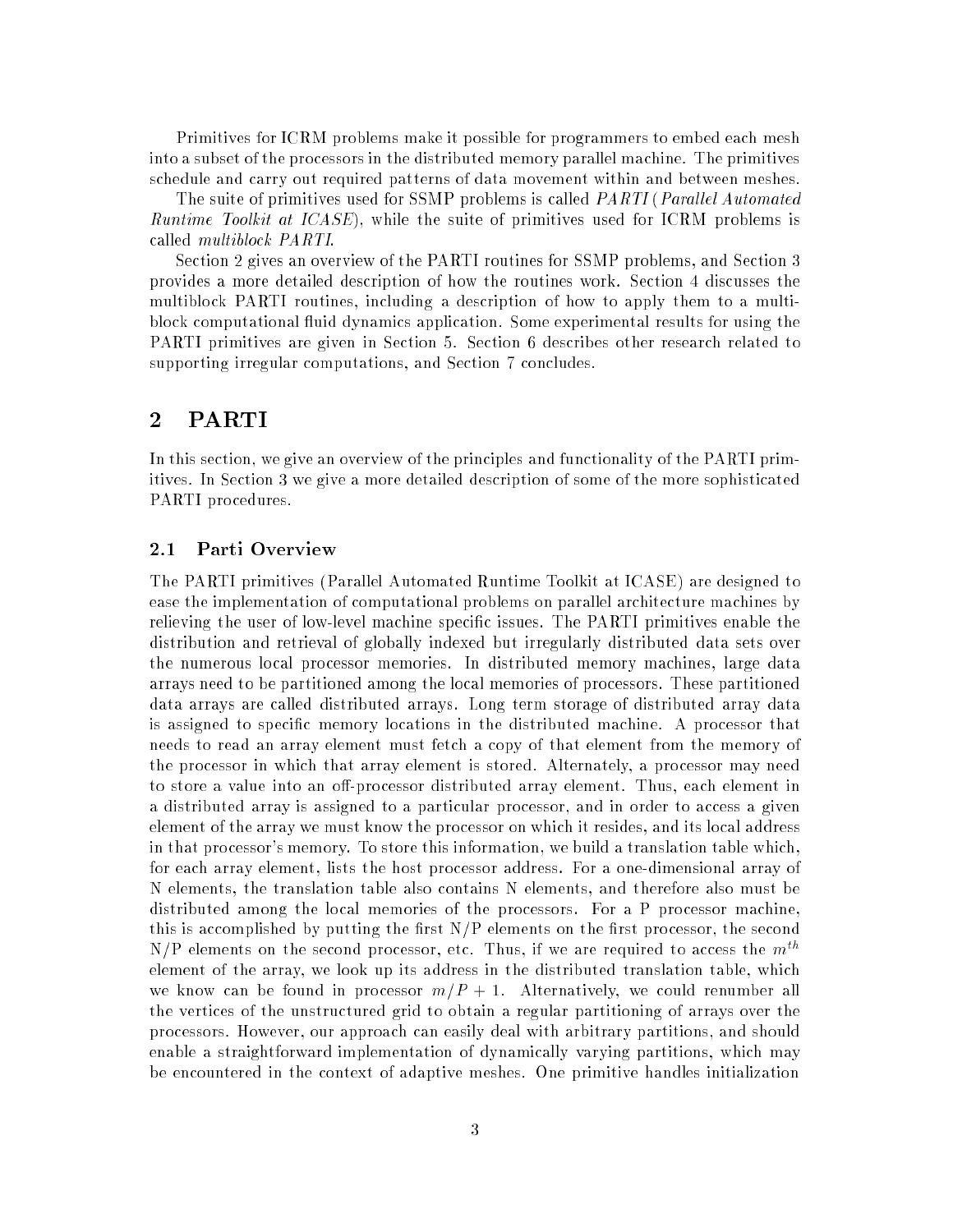of distributed translation tables, and another primitive is used to access the distributed translation tables.

In distributed memory MIMD architectures, there is typically a non-trivial communications latency or startup cost. For efficiency reasons, information to be transmitted should be collected into relatively large messages. The cost of fetching array elements can be reduced by precomputing the locations of the data each processor needs to send and receive. In irregular problems, such as solving PDEs on unstructured meshes and sparse matrix algorithms, the communications pattern depends on the input data. In this case, it is not possible to predict at compile time what data must be prefetched. This lack of information is dealt with by transforming the original parallel loop into two constructs called an inspector and executor. During program execution, the inspector examines the data references made by a processor, and calculates what off-processor data needs to be fetched and where that data will be stored once it is received. The executor loop then uses the information from the inspector to implement the actual computation. The PARTI primitives can be used directly by programmers to generate inspector/executor pairs. Each inspector produces a communications schedule, which is essentially a pattern of communication for gathering or scattering data. In order to avoid duplicate data accesses, a list of off-processor data references is stored locally (for each processor) in a hash table. For each new off-processor data reference required, a search through the hash table is performed in order to determine if this reference has already been accessed. If the reference has not previously been accessed, it is stored in the hash table, otherwise it is discarded. The primitives thus only fetch a single copy of each unique off-processor distributed array reference.

The executor contains embedded PARTI primitives to gather or scatter data. The primitives are designed to minimize the effect on the source code, such that the final parallel code remains as close in form as possible to the original sequential code. The primitives issue instructions to gather, scatter or accumulate (i.e. scatter followed by add) data according to a specified schedule. Latency or start-up cost is reduced by packing various small messages with the same destination into one large message.

Signicant work has gone into optimizing the gather, scatter and accumulation communication routines for the Intel Touchstone Delta machine. During the course of developing the PARTI primitives (originally for the Intel iPSC/860 hypercube), we experimented with many of ways of writing the kernels of our communication routines. It is not the purpose of this paper to describe these low level optimizations or their effects in detail; we will just summarize the best communication mechanism we have found. In the experimental study reported in this paper we use the optimized version of the communication routine kernels.

The communication is done using Intel forced message types. We use non-blocking receive calls (Intel irecv), and each processor posts all receive calls before it sends any data. Synchronization messages are employed to make sure that an appropriate receive has been posted before the relevant message is sent.

Communications contention is also reduced. We use a heuristic developed by Venkatakrishnan [42] to determine the order in which each processor sends out its messages. The motivation for this heuristic is to reduce contention by dividing the communication into groups of messages such that, within each group, each processor sends and receives at most one message. As Venkatakrishnan notes, this heuristic makes the tacit assumption that all messages are of equal length and in any event does not attempt to eliminate link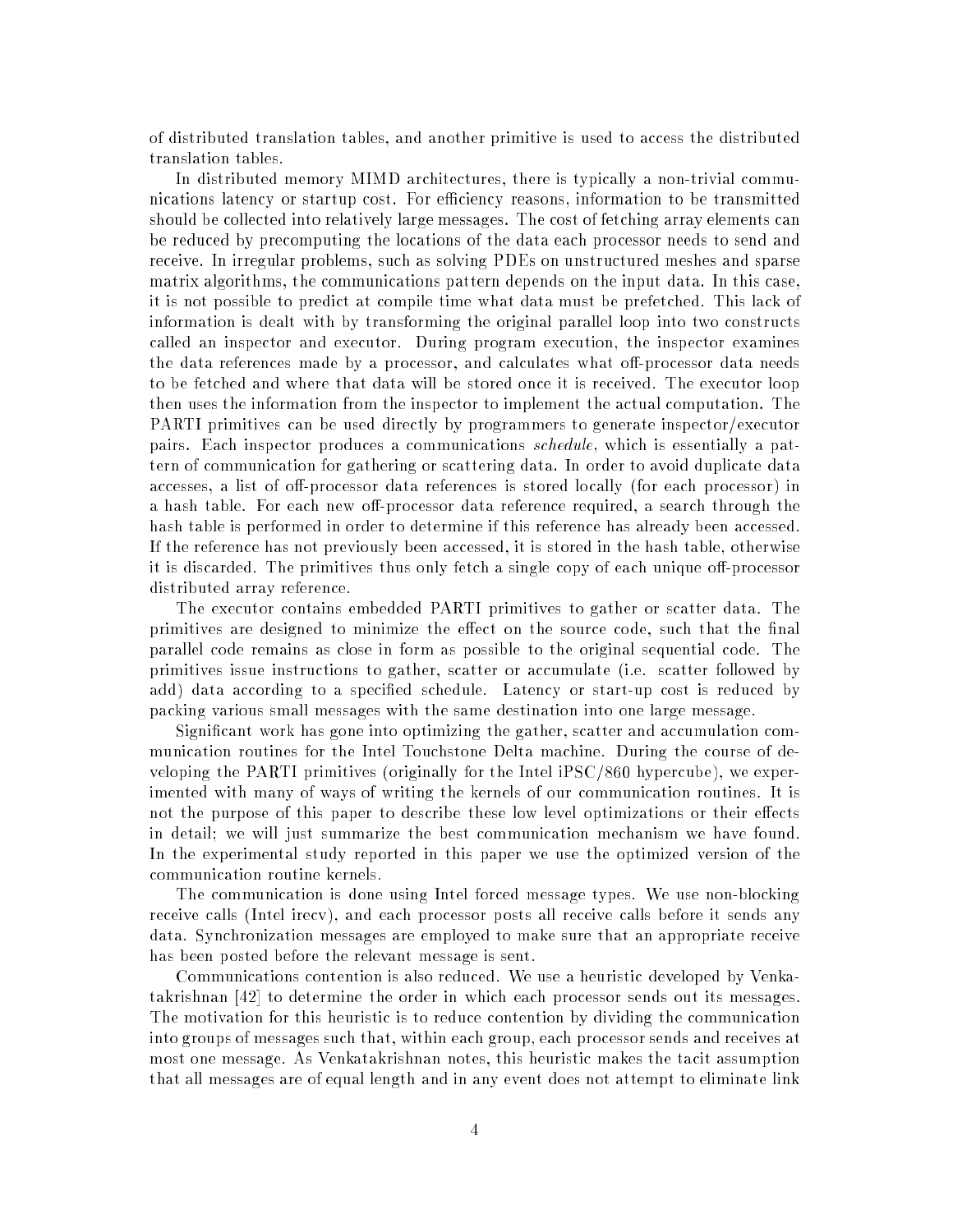real\*8  $x(N),y(N)$ 

- C Loop over edges involving x, y
- L1 do  $i=1, n$  edge
	- $n1 = edge\_list(i)$
	- $n2 = edge\_list(n\_edge+i)$
- S1  $y(n1) = y(n1) + ...x(n1) ... x(n2)$
- S2  $y(n2) = y(n2) + ...x(n1) ... x(n2)$

end do

- C Loop over Boundary faces involving x, y
- L2 do  $i=1, n$  face

$$
m1 = face\_list(i)
$$
  
\n
$$
m2 = face\_list(n\_face + i)
$$
  
\n
$$
m3 = face\_list(2*n\_face + i)
$$
  
\nS3 
$$
y(m1) = y(m1) + ...x(m1) ... x(m2) ... x(m3)
$$
  
\nS4 
$$
y(m2) = y(m2) + ...x(m1) ... x(m2) ... x(m3)
$$
  
\nend do

Figure 1: Sequential Code

contention.

# 3 A Detailed View of PARTI

#### Primitives for Communications Scheduling  $3.1$

This section describes in some detail the primitives that schedule and perform movement of data between processors. To explain how the primitives work, we will use an example which is similar to loops found in unstructured computational fluid dynamics  $(CFD)$ codes. In most unstructured CFD codes, a mesh is constructed which describes an object and the physical region in which a fluid interacts with the object. Loops in fluid flow solvers sweep over this mesh structure. The two loops shown in Figure 1 represent a sweep over the edges of an unstructured mesh followed by a sweep over faces that define the boundary of the ob ject. Since the mesh is unstructured, an indirection array has to be used to access the vertices during a loop over the edges or the boundary faces. In loop L1, a sweep is carried out over the edges of the mesh and the reference pattern is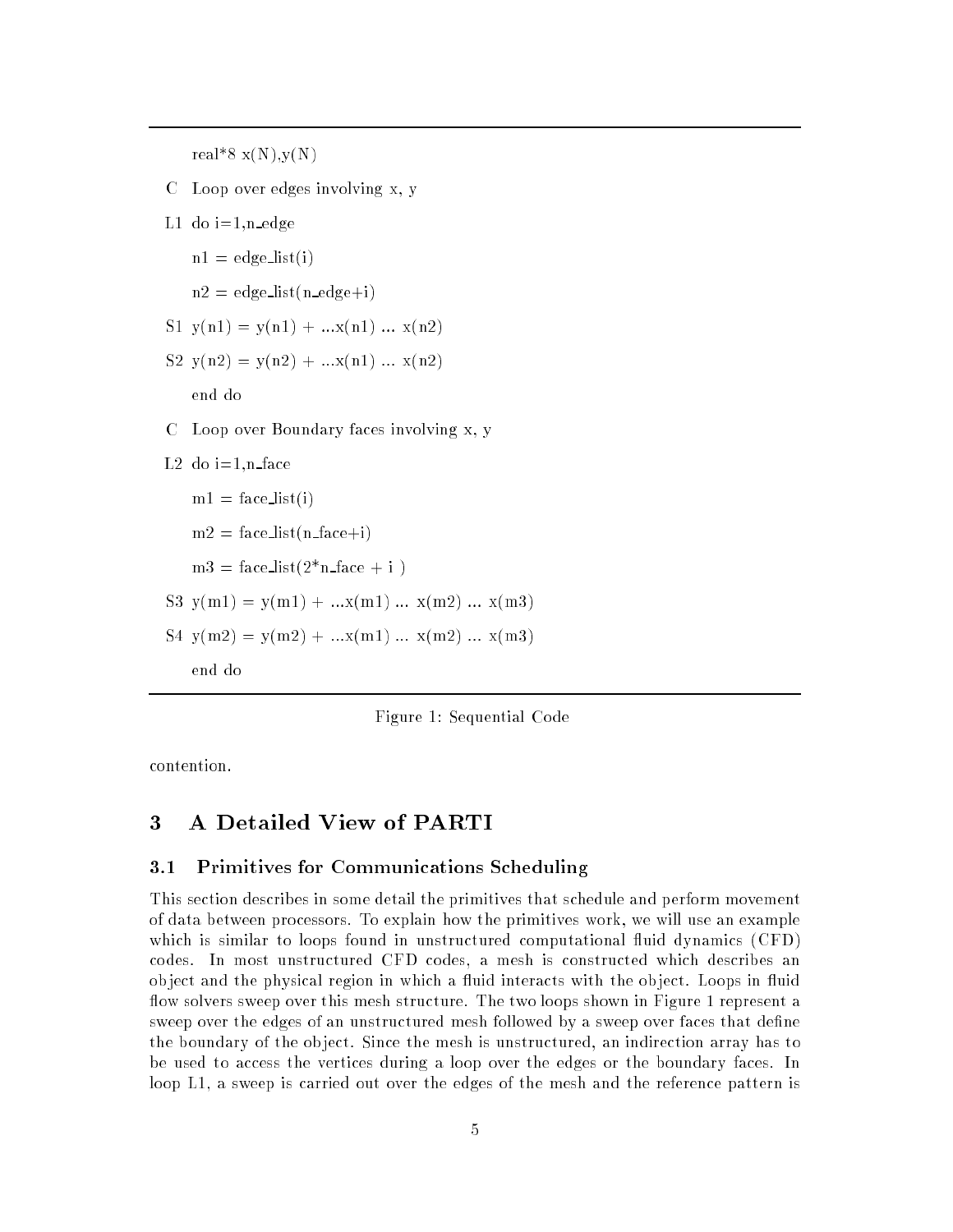specified by integer array  $edgeList$ . Loop L2 represents a sweep over boundary faces, and the reference pattern is specified by **face\_list**. The array  $x$  only appears in the right hand side of expressions in Figure 1 (statements S1 through S4), so the values of **x** are not modified by these loops. In Figure 1, array **y** is both read and written. These references all involve accumulations in which computed quantities are added to specied elements of y (statements S1 through S4).

### 3.2 PARTI Executor

Figure 2 depicts the *executor* code with embedded calls to Fortran PARTI procedures dfmgather, dfscatter\_add and dfscatter\_addnc. Before this code is executed, we must carry out a preprocessing phase, which is described in Section 3.3. This executor code changes signicantly when non-incremental schedules are employed. An example of the executor code when the preprocessing is done without using incremental schedules is given in [38].

The arrays <sup>x</sup> and <sup>y</sup> are partitioned between processors; each processor is responsible for the long term storage of specified elements of each of these arrays. The way in which <sup>x</sup> and <sup>y</sup> are to be partitioned between processors is determined by the inspector. In this example, elements of <sup>x</sup> and <sup>y</sup> are partitioned between processors in exactly the same way. Each processor is responsible for  $n\_on\_proc$  elements of x and y.

It should be noted that except for the procedure calls, the structure of the loops in Figure 2 is identical to that of the loops in Figure 1. In Figure 2, we again use arrays named **x** and **y**; in Figure 2, **x** and **y** now represent arrays defined on a single processor of a distributed memory multiprocessor. On each processor, arrays <sup>x</sup> and <sup>y</sup> are declared to be larger than would be needed to store the number of array elements for which that processor is responsible. Copies of the off-processor data are placed in a buffer area beginning with  $x(n_{\text{on}}-proc+1)$ .

The PARTI subroutine calls depicted in Figure 2 move data between processors using a precomputed communication pattern. The communication pattern is specied by either a single schedule or by an array of schedules. *dfmgather* uses communication schedules to fetch off-processor data that will be needed either by loop L1 or by loop L2. The schedules specify the locations in distributed memory from which data is to be obtained. In Figure 2, off-processor data is obtained from array  $x$  defined on each processor.

The PARTI procedures *dfscatter\_add* and *dfscatter\_addnc*, in statements S2 and S3 Figure 2, accumulate data to off-processor memory locations. Both *dfscatter\_add* and dfscatter addnc obtain data to be accumulated to off processor locations from a buffer area that begins with  $y(n_{on-proc+1})$ . Off-processor data is accumulated to locations of y between indexes 1 and n\_on\_proc. The distinctions between  $dfscuter\_add$  and  $dfs$ catter addnc will be described in Section 3.4.

In Figure 2, several data items may be accumulated to a given off-processor location in loop L1 or in loop L2.

#### 3.3 PARTI Inspector

In this section, we outline how to perform the preprocessing needed to generate the arguments required by the code in Figure 2. This preprocessing is depicted in Figure 3.

The way in which the nodes of an irregular mesh are numbered frequently does not have a useful correspondence to the connectivity pattern of the mesh. When we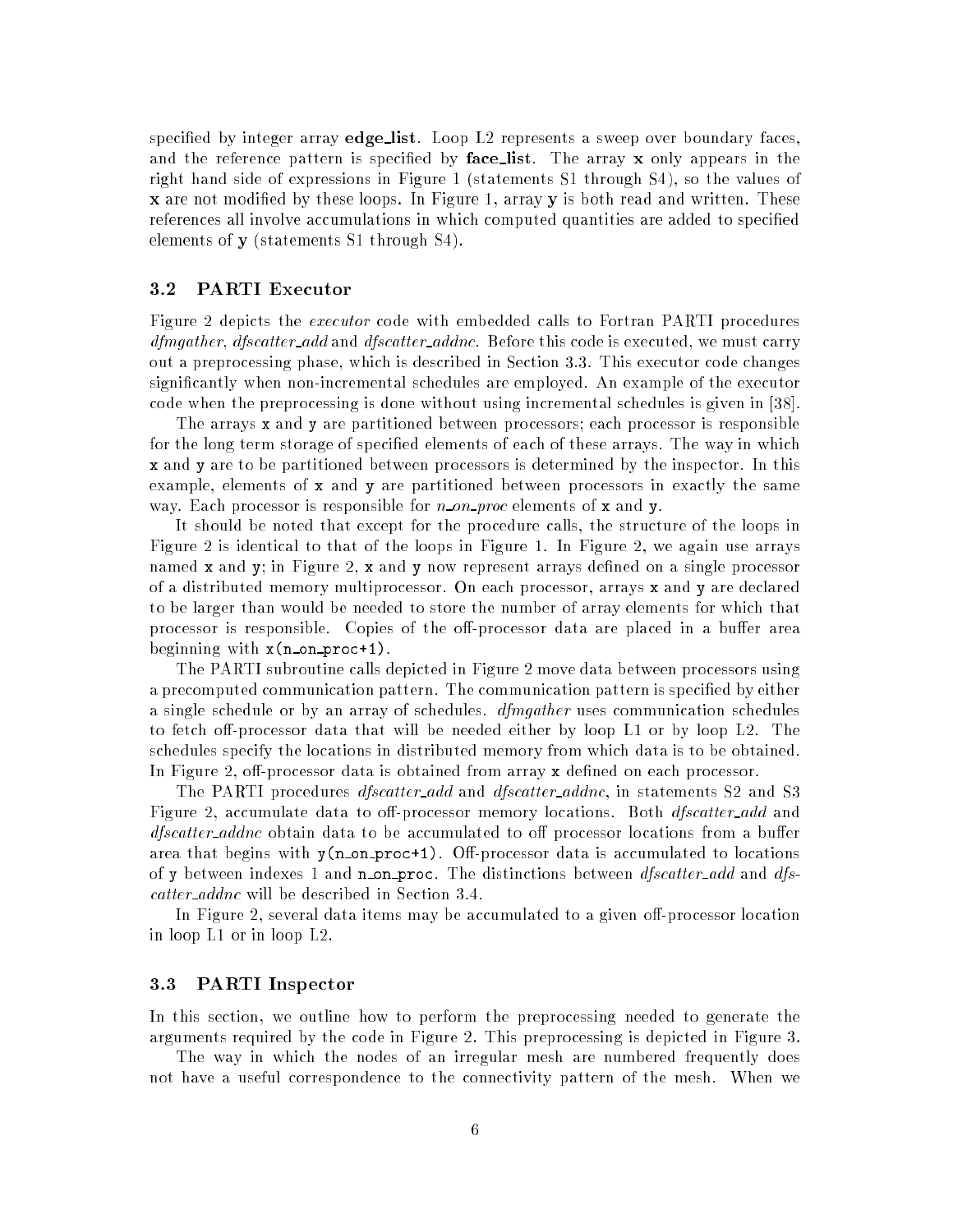```
real*8 x(n \text{ on } proc + n \text{ of } proc)real*8 y(n-on-proc+n-off-proc)
```
S1 dfmgather(sched\_array,  $2$ ,  $x$ (n\_on\_proc+1), $x$ )

C Loop over edges involving x, y

- L1 do  $i=1, local$  n edge
- $n1 = local-edge_list(i)$  $n2 = local-edge_list(local_n-edge+i)$ S1  $y(n1) = y(n1) + ...x(n1) ... x(n2)$ S2  $y(n2) = y(n2) + ...x(n1) ... x(n2)$ end do

S2 dfscatter\_add(edge\_sched,y(n\_on\_proc+1),y)

- C Loop over Boundary faces involving x, y
- L2 do  $i=1, local_n$  face
	- $m1 = localface_list(i)$
	- $m2 = localface_list(local_nface+i)$
	- $m3 = localface_list(2*local_nface + i)$
- S3  $y(m1) = y(m1) + ...x(m1) ... x(m2) ... x(m3)$
- S4  $y(m2) = y(m2) + ...x(m1) ... x(m2) ... x(m3)$ end do
- S3 dfscatter\_addnc(face\_sched,y(n\_on\_proc+1),  $buffer\_mapping,y)$

Figure 2: Parallelized Code for Each Processor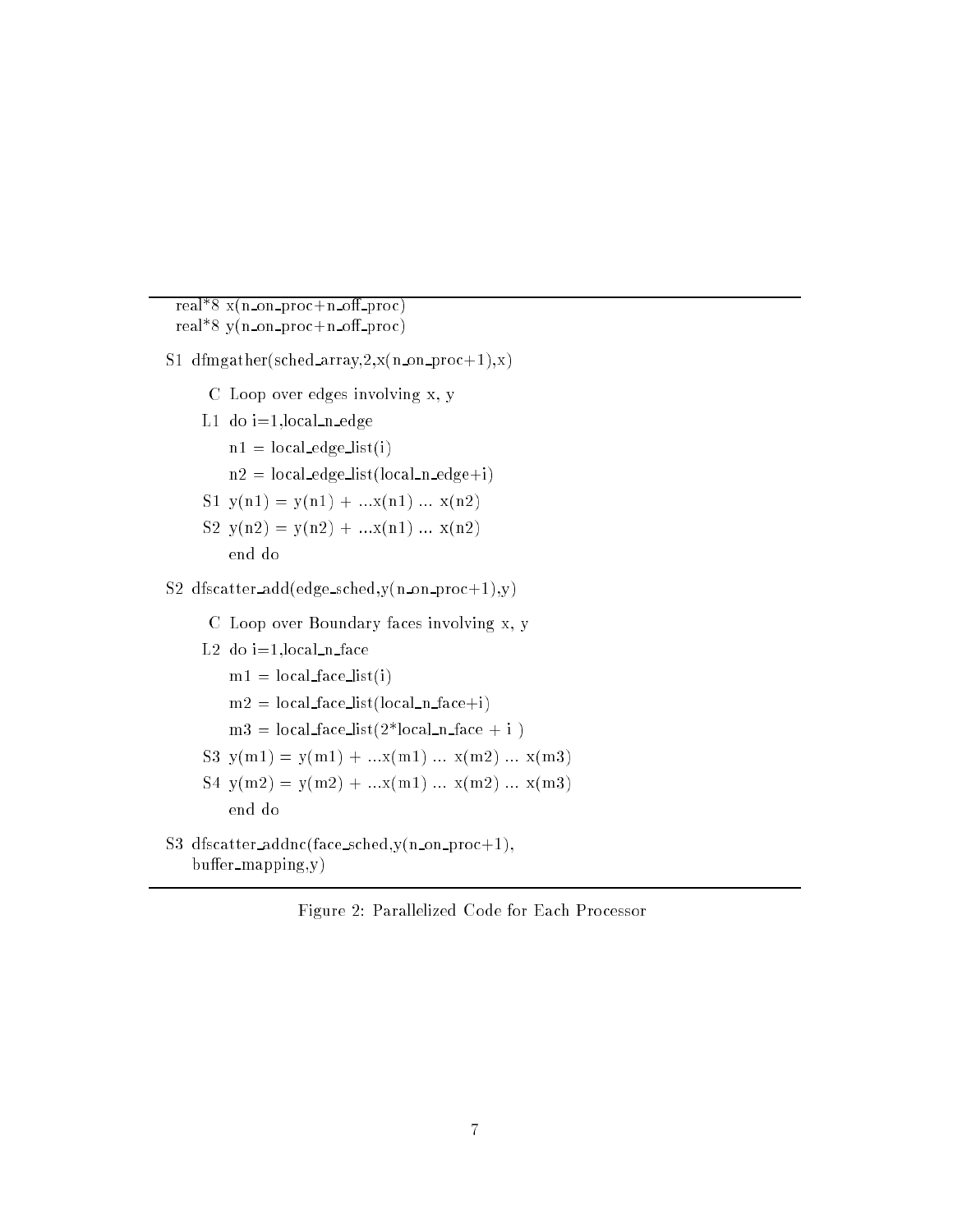- S1 translation table = ifbuild translation table(1,myvals,n on proc)
- S2 call flocalize(translation\_table,edge\_sched,part\_edge\_list,

 $local-edge_list,2*n-edge, n-off_prob$ 

- S3 sched\_array(1) = edge\_sched
- S4 call fmlocalize (translation\_table, face\_sched,

incremental face sched, part face list,local face list,

 $4^*$ n face, n off proc face,

 $n$  new off proc face, buffer mapping, 1,sched array)

S5 sched\_array(2) = incremental\_face\_sched

Figure 3: Inspector Code for Each Processor

partition such a mesh in a way that minimizes interprocessor communication, we may need to assign arbitrary mesh points to each processor. The PARTI procedure ifbuild translation table (S1 in Figure 3) allows us to map a globally indexed distributed array onto processors in an arbitrary fashion. Each processor passes the procedure if*build\_translation\_table* a list of the array elements for which it will be responsible ( $myvals$ ) in S1, Figure 3). If a given processor needs to obtain a data item that corresponds to a particular global index  $i$  for a specific distributed array, the processor can consult the distributed translation table to find the location of that item in distributed memory.

The PARTI procedures *flocalize* and *fmlocalize* carry out the bulk of the preprocessing needed to produce the executor code depicted in Figure 2. We will first describe *flocalize*  $(S2$  in Figure 3). On each processor P, flocalize is passed:

- 1. a pointer to a distributed translation table (translation table in S2),
- 2. a list of globally indexed distributed array references for which processor P will be responsible, (part edge list in S2), and
- 3. the number of globally indexed distributed array references  $(2<sup>*</sup>n_e)$  edge in S2).

Flocalize returns:

- 1. <sup>a</sup> schedule that can be used in PARTI gather and scatter procedures (edge sched in S2),
- 2. an integer array (local edge list) that is used to specify the access pattern of arrays x and y in S1 and S2 of Figure 2,
- 3. and the number of distinct off-processor references found in edge list (n off-processor in S2).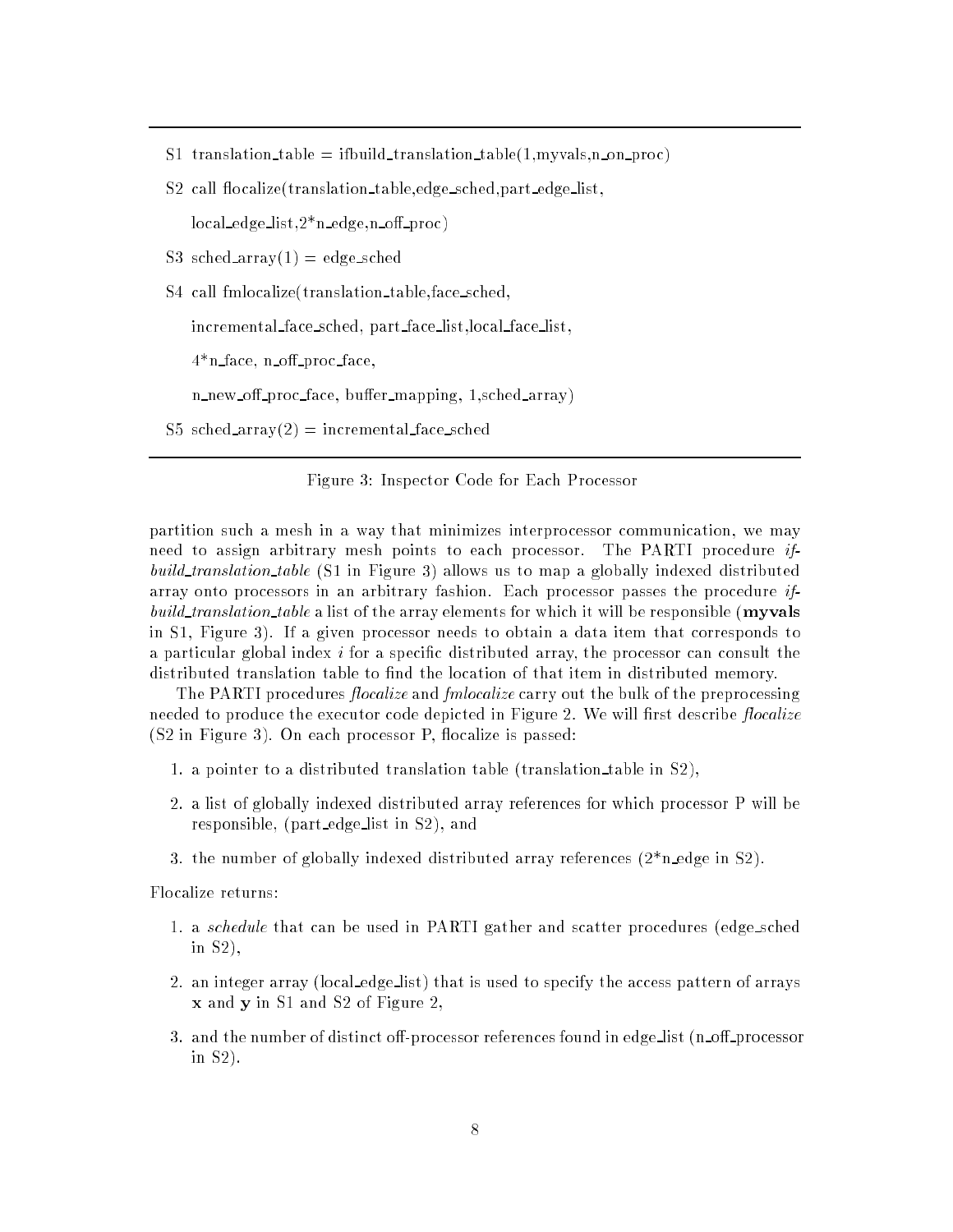

Figure 4: Flocalize Mechanism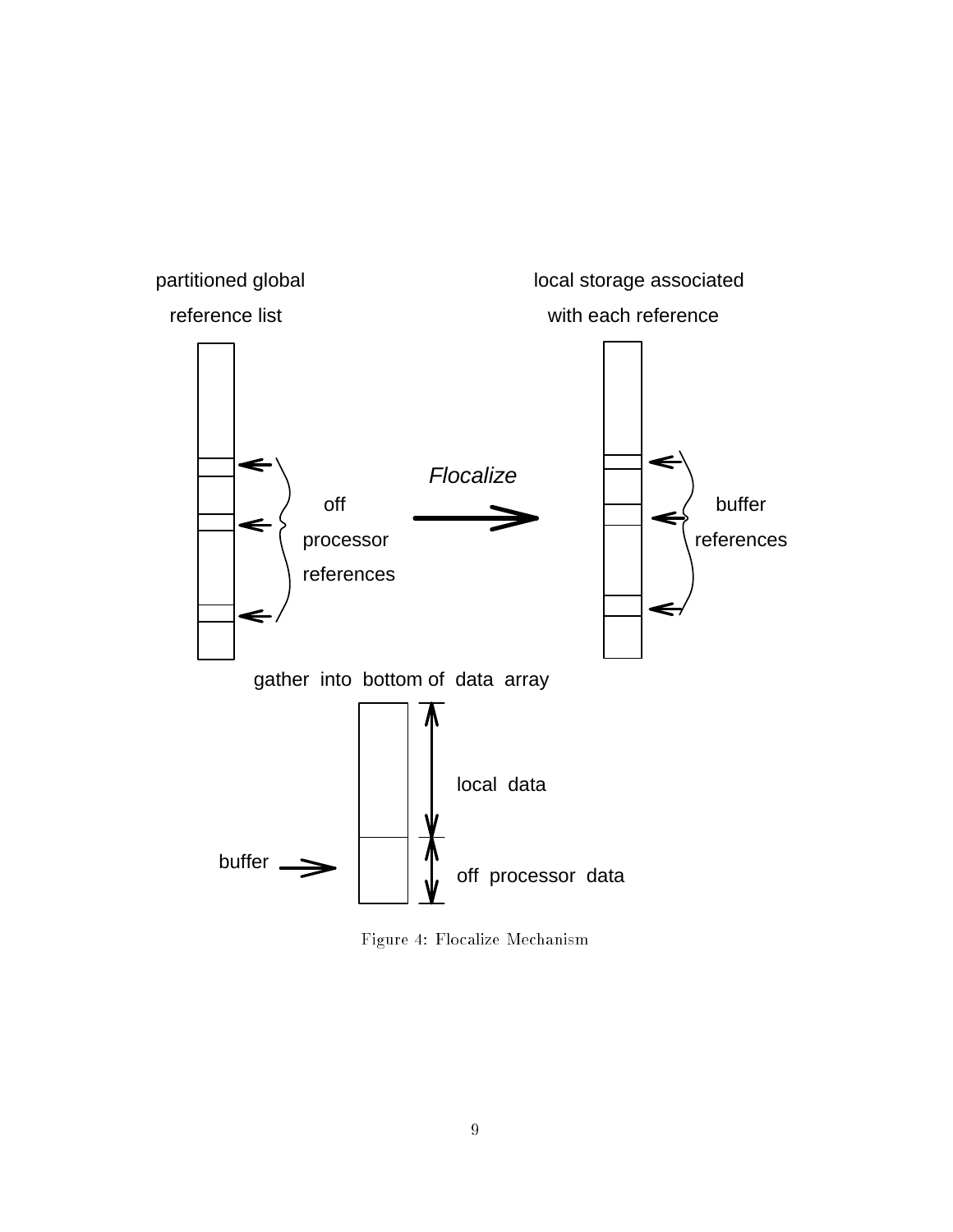A sketch of how the procedure *flocalize* works is shown in Figure 4. The array edge\_list shown in Figure 1 is partitioned between processors. The part\_edge\_list passed to *flocalize* on each processor in Figure 3 is a *subset of* edge-list depicted in Figure 1. We cannot use **part\_edge\_list** to index an array on a processor since **part\_edge\_list** refers to globally indexed elements of arrays **x** and y. *Flocalize* modifies this **part\_edge\_list** so that valid references are generated when the edge loop is executed. The buffer for each data array is placed immediately following the on-processor data for that array. For example, the buffer for data array x starts at  $x(n-on\_proc+1)$ . When *flocalize* produced **local\_edge\_list** from **part\_edge\_list**, the off-processor references were changed to point to the buffer addresses. When the off processor data is collected into the buffer using the *schedule* returned by *flocalize*, the data is stored in a way such that execution of the edge loop using the **local-edge-list** accesses the correct data.

There are a variety of situations in which the same data need to be accessed by multiple loops (Figure 1). In Figure 1, no assignments to <sup>x</sup> are carried out. At the beginning of the program in Figure 2, each processor can gather a single copy of every distinct off-processor value of x referenced by loops L1 or L2. The PARTI procedure  $\emph{fmlocalize}$ (S4 in Figure 3) removes these duplicate references. *fmlocalize* makes it possible to obtain only those off-processor data not requested by a given set of pre-existing schedules. The procedure *dfmgather* in the executor in Figure 2 obtains off-processor data using two schedules; edge\_sched produced by flocalize (S2 Figure 3) and incremental\_face\_sched produced by fmlocalize (S4 Figure 3).

The pictorial representation of the incremental schedule is given in Figure 5. The schedule to bring in the off-processor data for the edge loop is given by the *edge schedule* and is formed first. During the formation of the schedule to bring in the off-processor data for the face loop we remove the duplicates shown by the shaded region in Figure 5. Removal of duplicates is achieved by using a hash table. The off-processor data to be accessed by the edge schedule is first hashed using a simple function. Next all the data to be accessed during the face loop is hashed. At this point the information that exists in the hash table allows us to remove all the duplicates and form the *incremental schedule*. In Section 5 we will present results showing the usefulness of an incremental schedule.

To review the work carried out by fmlocalize, we will summarize the signicance of all but one of the arguments of this PARTI procedure. On each processor, fmlocalize is passed:

- 1. a pointer to a distributed translation table (translation table in S4),
- 2. a list of globally indexed distributed array references (part face list in S4),
- 3. the number of globally indexed distributed array references (4\*n face in S4),
- 4. the number of pre-existing schedules that need to be examined when removing duplicates (1 in S4), and
- 5. an array of pointers to pre-existing schedules (sched array in S4).

Fmlocalize returns:

1. a schedule that can be used in PARTI gather and scatter procedures. This schedule does not take any pre-existing schedules into account (face sched in S4),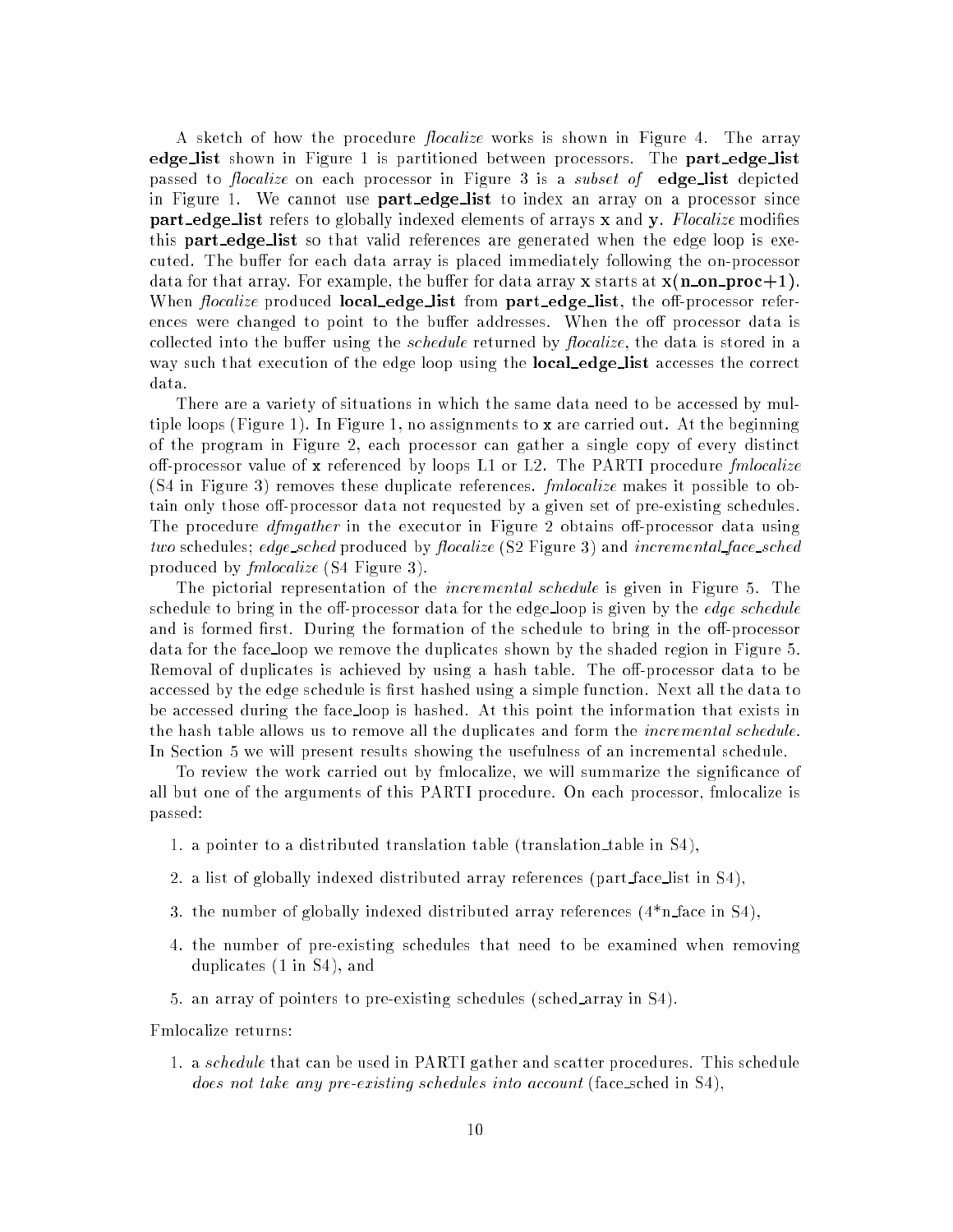

Figure 5: Incremental schedule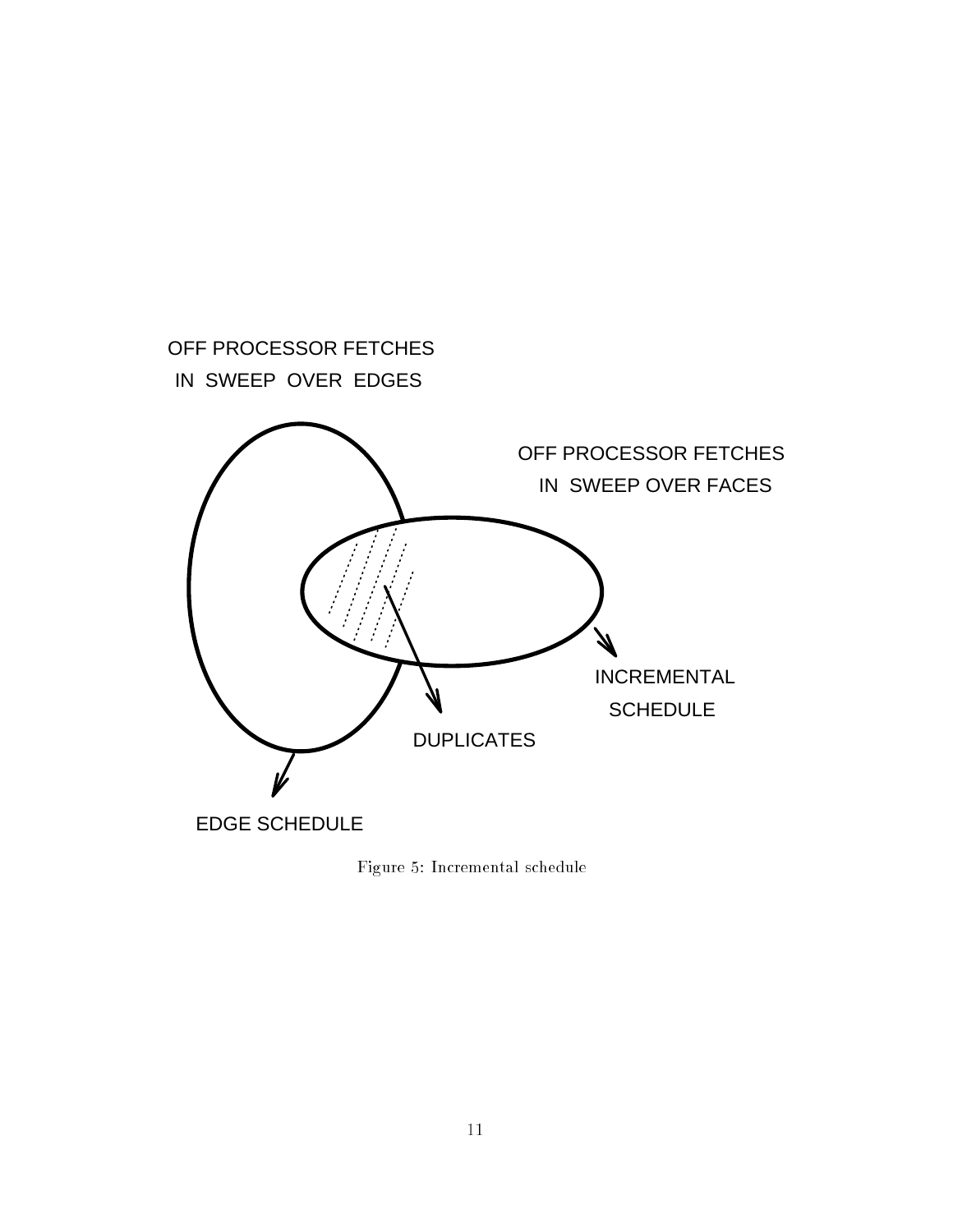- 2. an *incremental schedule* that includes only off-processor data accesses not included in the pre-existing schedules (incremental face sched in S4),
- 3. an integer array (local face list in S4) that is used to specify the access pattern of arrays **x** and **y** in statements S3 and S4 of the executor code (Figure 2),
- 4. the number of distinct off-processor references in face  $list$  (n off-proc face in S4),
- 5. the number of distinct off-processor references not encountered in any other schedule  $(n_new_of_{proc}face in S4)$ ,
- 6. and a buffer\_mapping to be discussed in Section 3.4.

#### 3.4 A Return to the Executor

We have already discussed *dfmgather* in Section 3.2 but we have not said anything so far about the distinction between *dfscatter\_add* and *dfscatter\_addnc*. When we make use of incremental schedules, we assign a single buffer location to each off-processor distributed array element. In our example, we carry out separate off-processor accumulations after loops  $L1$  and  $L2$ . In this situation, the off-processor accumulation procedures may no longer reference consecutive elements of a buffer.

We assign copies of distinct off-processor elements of  $y$  to buffer locations, to handle off-processor accesses in loop L1 (Figure 2). We can then use a schedule (edge-sched) to specify where in distributed memory each consecutive value in the buffer is to be accumulated. PARTI procedure *dfscatter\_add* can be employed; this procedure uses schedule *edge\_sched* to accumulate to off-processor locations consecutive buffer locations beginning with  $y(n-on-proc + 1)$ . When we assign off-processor elements of y to buffer locations in  $L2$ , some of the off-processor copies may already be associated with buffer locations. Consequently in S3, Figure 2, our schedule (face\_sched) must access buffer locations in an irregular manner. The pattern of buffer locations accessed is specified by integer array *buffer\_mapping* passed to *dfscatter\_addnc* in statement S3 from Figure 2 (*dfscatter\_addnc* stands for *dfscatter\_add* non-contiguous).

### 3.5 Automatic Inspector/Executor Generation

Inspectors and executors must be generated for loops in which distributed arrays are accessed via indirection. Inspectors and executors are also needed in most loops that access irregularly distributed arrays. Joint work with groups at Rice and Syracuse is underway to employ PARTI as the runtime support for a compiler that automatically generates distributed memory programs that make effective use of incremental and nonincremental schedules. This compiler is based on the Parascope parallel programming environment [22] and compiles Fortran D [21]. Another group, at the University of Vienna, has already employed PARTI for the runtime support in their distributed memory compiler [7].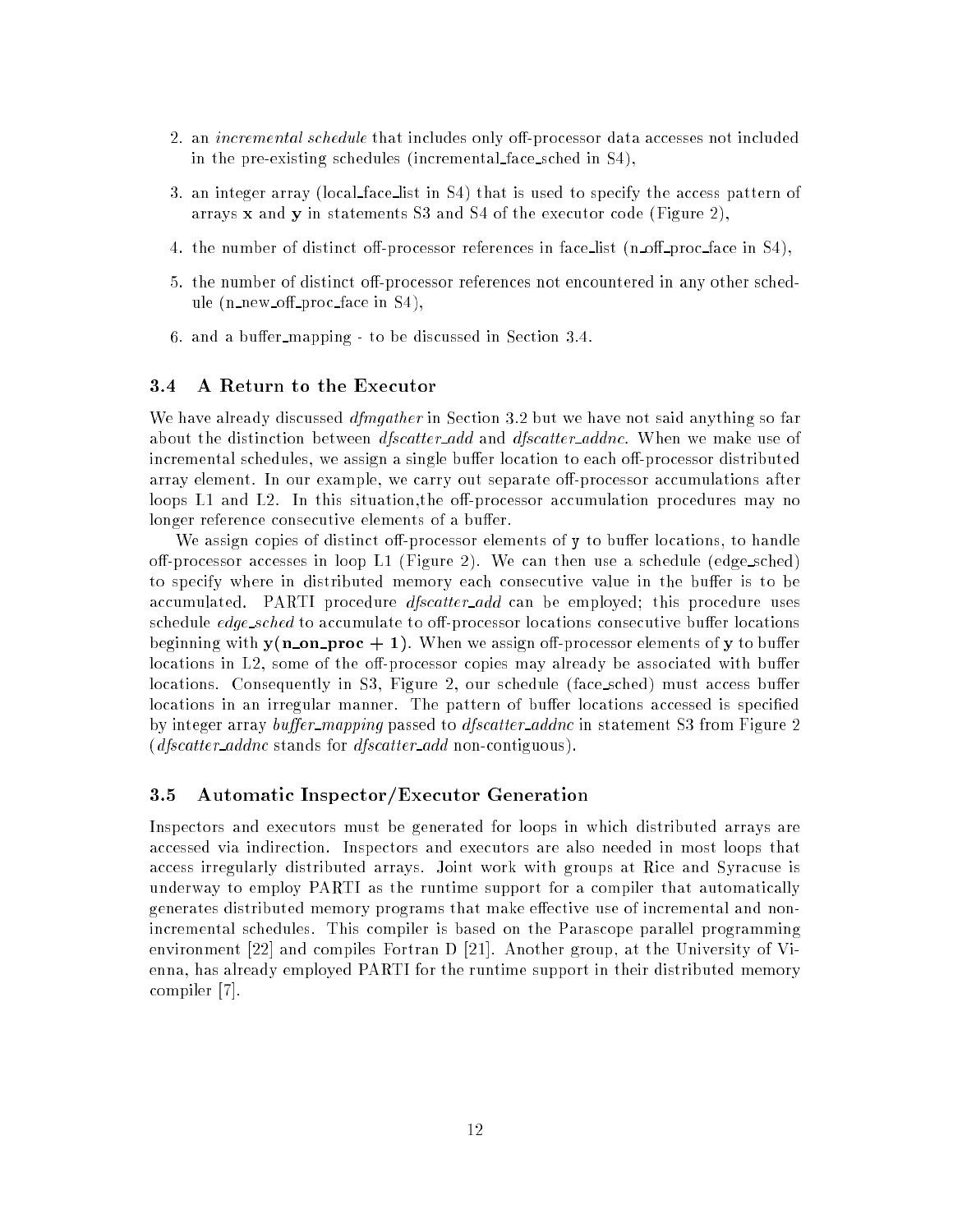# 4 Multiblock Parti

We are developing methods for parallelizing programs with irregularly coupled regular meshes (ICRMs), commonly known as multiblock applications, to distributed memory parallel computers. In order to ensure that our techniques are applicable to real-world problems, we have begun our research with a specic multiblock problem from the domain of computational fluid dynamics.

In many problems there are at most a few dozen blocks of varying sizes. We can assume that we will have to assign at least some of the blocks to multiple processors, we must consequently be prepared to deal with multiple levels of parallelism in ICRM codes. Typically ICRM applications have two levels of parallelism available. Coarsegrained parallelism is available for processing the blocks concurrently. Each block is a self-contained computation region that can, except for boundary conditions, be operated upon independently of the other blocks. In addition, the computation for individual blocks has fine-grain parallelism available. Applying coarse-grained parallelism will help to keep communication overhead to a manageable fraction of the computation time.

#### Problem Overview 4.1

The application we are investigating is a problem from the domain of computational fluid dynamics. The serial code was developed by V. Vasta, M. Sanetrik and E. Parlette at the NASA Langley Research Center [41], and solves the thin-layer Navier-Stokes equations for a fluid flow over a three-dimensional surface with complex geometry. The problem geometry is decomposed into between one and a few dozen distinct blocks, each of which is modeled with a regular, three-dimensional, rectangular grid. An example of the multiblock grid structure surrounding an airplane (an F-18) is shown in Figure 6. The meshes are shown intersecting the solid surface of the airplane, and the various colors correspond to different blocks.

The boundary conditions of each block are enforced by simulating any of several situations, such as viscous and inviscid walls, symmetry planes, extrapolation conditions, and interaction with an adjacent block. The size of each block, its boundary conditions and adjacency information are loaded into the program at run-time. For this application, the same program is run on all blocks. However, different subroutines will be executed when applying the boundary conditions on different blocks. In general, the code used to process each block of an ICRM application may be different.

The sequence of activity for this program is as follows:

Read block sizes, boundary conditions and simulation parameters,

Repeat (typically large number of times):

- A. Apply boundary conditions to all blocks,
- B. Carry out computations on each block.

The main body of the program consists of an outer sequential loop, and two inner parallel loops. Each of the inner loops iterates over the blocks of the problem, the first applying boundary conditions (Step A), which may involve interaction with other blocks, and the second loop advancing the physical simulation one time step in each block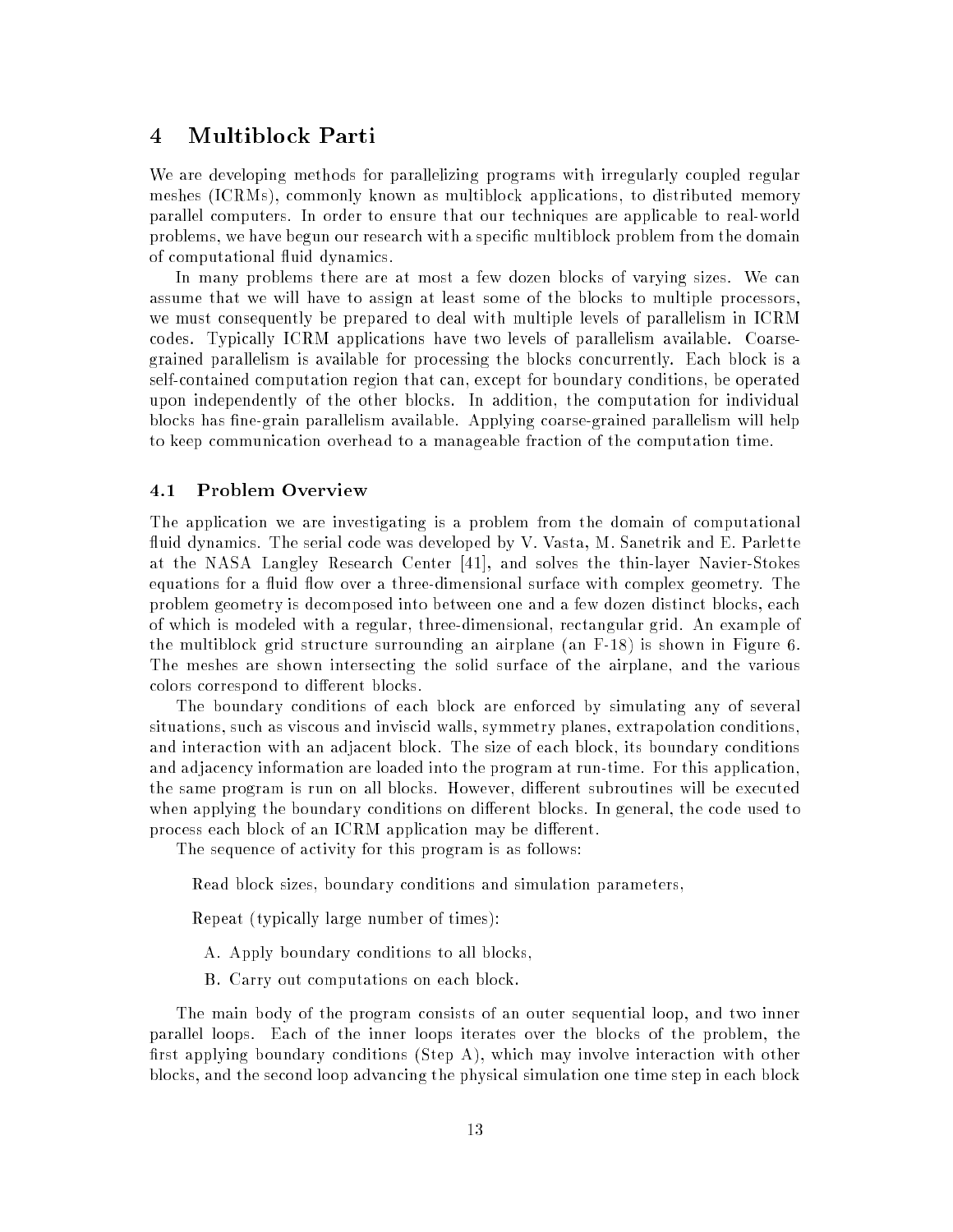Figure 6: Multiblock grid intersecting the surface of an F-18

(Step B). Partitioning of the parallel loops is the source of the coarse-grained parallelism for the application. Furthermore, within each iteration of the loop that implements Step B there is fine-grained parallelism available in the form of (large) parallel loops.

#### 4.2 The Multiblock PARTI Library

Several forms of run-time support are required for ICRM applications. First, there must be a means for expressing data layout and organization on the processors of the distributed memory parallel machine. Second, there must be methods for specifying the movement of data required both because of partitioning of individual meshes (intrablock parallelism) and because of interactions between different meshes (inter-block parallelism). Third, there must be some way of transforming distributed array indexes specied in global coordinates (as in the sequential code) into local indexes on a given processor in the distributed memory parallel machine.

Integration of the required functionality into the Fortran D language [16] is currently underway. As a preliminary step, we have defined a library of subroutines for expressing this functionality in Fortran programs, and are using them to test our support for ICRMs. The data layout support provided by the library corresponds to Fortran D style declarations of distributed arrays. The run-time activities that directly handle data communication are generated from the data usage patterns in the user program (either by the user or eventually by a compiler), and consist of subroutine calls to:

1. build schedules (communication patterns, as described in Section 2) for either intrablock or inter-block communication,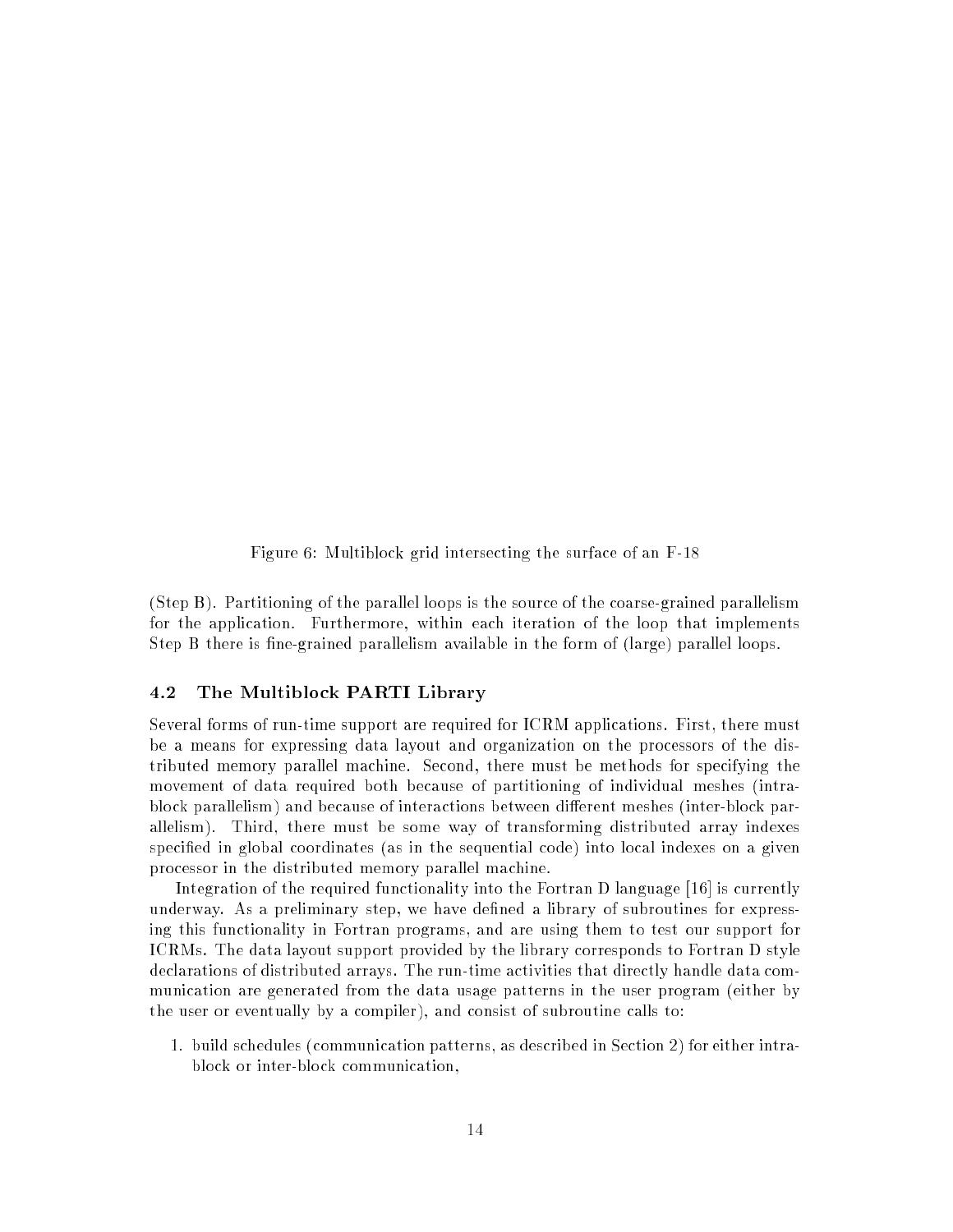- 2. perform data movement using a previously built schedule,
- 3. and transform a global distributed array index into a local array index.

One major difference between PARTI and multiblock PARTI is that building schedules for ICRM codes does not require interprocessor communication, since each processor knows the layout of all the distributed arrays. Therefore no distributed translation table is required. Similarly, in multiblock PARTI, transforming a global distributed array index into a local index does not require a lookup into a (distributed) translation table, but only requires computing the proper local index using the (local) data structure associated with each distributed array. We now discuss the run-time support routines in more detail.

#### 4.2.1 Data Layout

The binding of blocks to processors has important performance implications. Load balance plays a crucial role in determining computational efficiency. Since the amount of computation associated with each block is directly proportional to the number of elements in the block, good load balancing is achieved by binding processors to blocks in a ratio proportional to their sizes. In our implementation, this mapping is under user control.

The principal abstraction for dealing with data placement is the decomposition. However, unlike Fortran D, where decompositions are bound to the entire processor set, we map decompositions to subsets of the processors. The mechanism for specifying this arrangement is a subroutine called *embed. Embed* binds a decomposition to a rectangular subregion of another decomposition. Any number of decompositions may be embedded into a single root decomposition. The root decomposition is mapped onto the entire set of physical processors. Embedded decompositions are mapped onto subsets of these processors based on the relative size and location of the subregion in the root decomposition to which they are bound. This methodology can easily be extended recursively to support an arbitrary sequence of embeddings, although for most ICRM applications we are aware of a two level decomposition hierarchy appears to be sufficient.

For the Navier-Stokes application, we use a one-dimensional decomposition for the root level, and embed 3-dimensional blocks into it. For example, if two blocks, one of size to be the other final processing the physical processing processing processing processing resource, a root-level decomposition of size 1250 would be used. The first block would be embedded into locations 1 through 1000 of this decomposition, and the second block into locations 1001 through 1250. This implies that  $4/5$  of the processors are used to compute for the first block, and  $1/5$  of the processors are used for the second block.

The *distribute* subroutine defines the type of distribution for each dimension of a decomposition. *Distribute* supports three types of distributions for the N elements of one dimension of a decomposition, to be partitioned onto <sup>P</sup> processors (assuming that both decomposition elements and processors are numbered starting at 1):

- 1. block, in which the first  $N/P$  elements are assigned to the first processor, the second  $N/P$  to the second processor, etc.,
- 2. cyclic, in which processor i is assigned all elements with index j such that  $i = j \mod P$ ,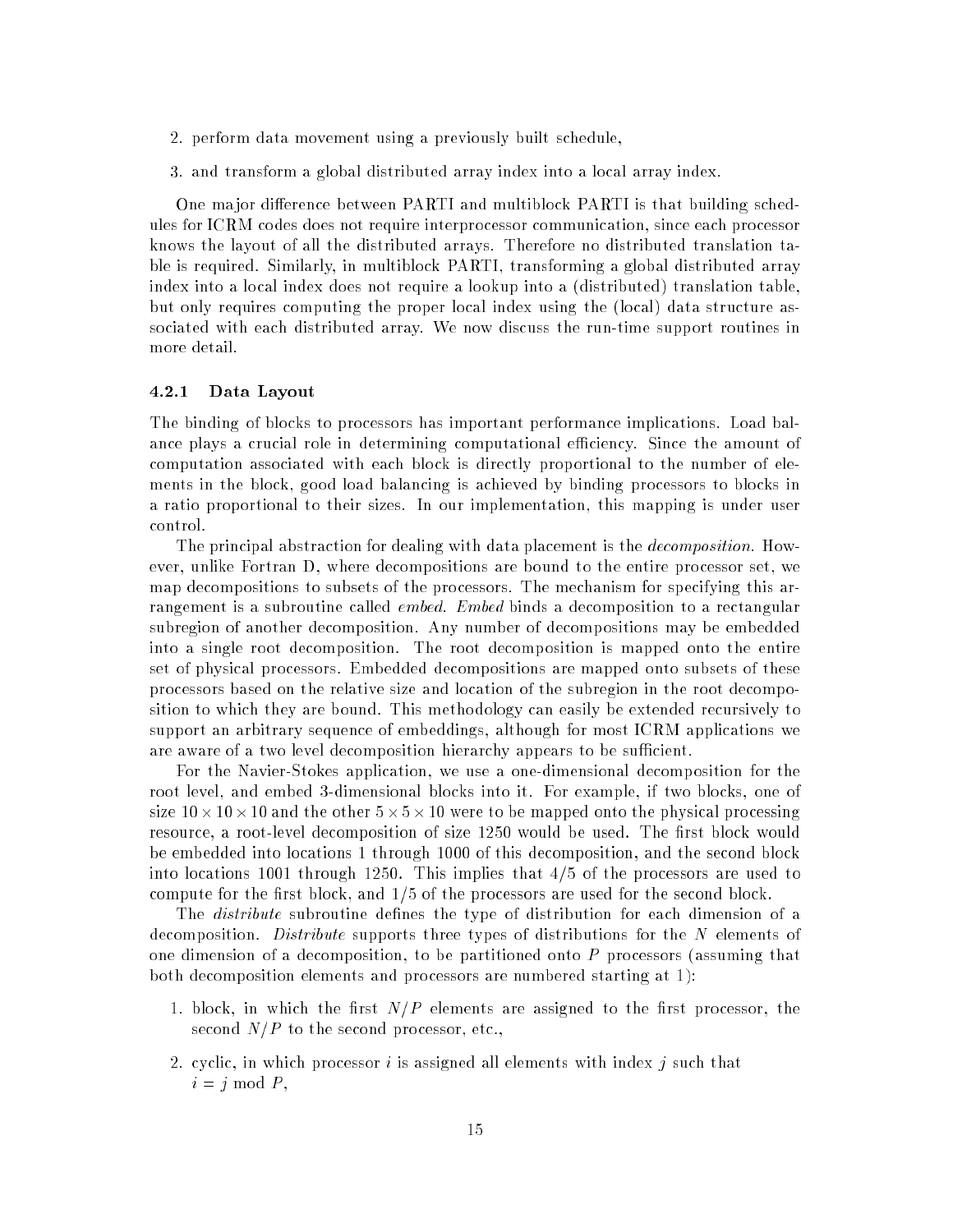#### 3. and undistributed.

While a decomposition is an abstract specification of a problem domain, another subroutine is required to map a particular distributed array with respect to a decomposition. The *align* subroutine conforms a distributed array with a decomposition, in addition allowing the specification of rotation (so that any array dimension can be aligned with any decomposition dimension) and of *ghost cells* for each dimension. These ghost cells will contain copies of distributed array elements residing on other processors that are required to perform local computation (caused by partitioning a single block to obtain fine-grained parallelism). The use of decompositions as an abstraction of a problem domain allows multiple distributed arrays to be mapped in exactly the same way, even if two arrays are not exactly the same size (e.g. the size of one is some multiple of the size of the other, as in a multigrid application), or have dimensions that are rotated with respect to each other (e.g. matrices aligned so that the rows of one matrix are mapped in the same way as the columns of another matrix). Another possibility is to align only some of the dimensions of a distributed array to an entire decomposition (e.g. align a 4-D array with a 3-D decomposition). In that case, all the elements in the unaligned dimensions of the distributed array are allocated on all processors that contain decomposition elements.

#### 4.2.2 Interprocessor Communication

Two types of communication are required in ICRM applications: intra-block communication because a single block may be partitioned across the processors of the distributed memory parallel machine, and inter-block communication because of boundary conditions between blocks, caused by the assignment of blocks to different processors to obtain coarse-grained parallelism. As for the PARTI primitives for unstructured mesh computations, communication is performed in two phases. First, a subroutine is called to build a communication *schedule* that describes the required data motion, and then another subroutine is called to perform the data motion (sends and receives on a distributed memory parallel machine) using a previously built schedule. Such an arrangement allows a schedule to be used multiple times in an iterative algorithm (such as the Navier-Stokes multiblock algorithm), so long as the data layout does not change. This amortizes the cost of building schedules, so that the preprocessing time should not be a signicant part of the execution time of this type of program.

The communication primitives include a procedure exch sched, which computes <sup>a</sup> schedule that is used to direct the filling of overlap cells along a given dimension of a distributed array. Exch sched executes on each processor that contains a part of the distributed array, and, for a given processor i, determines both which other processors require data that is stored on processor i, and which other processors store data that processor i requires.

The primitive *subarray sched* carries out the preprocessing required to copy the contents of a regular section [19], source, in one block into a regular section, destination, in another (or the same) block. The interactions between blocks for ICRM applications are limited to the exchange of regular sections. The *subarray\_sched* primitive supports data moves between arbitrary rectangular portions of two blocks, and can transpose the data along any dimension. Subarray sched produces a schedule which specifies a pattern of intra-processor data transfers (for the parts of the source and destination subsections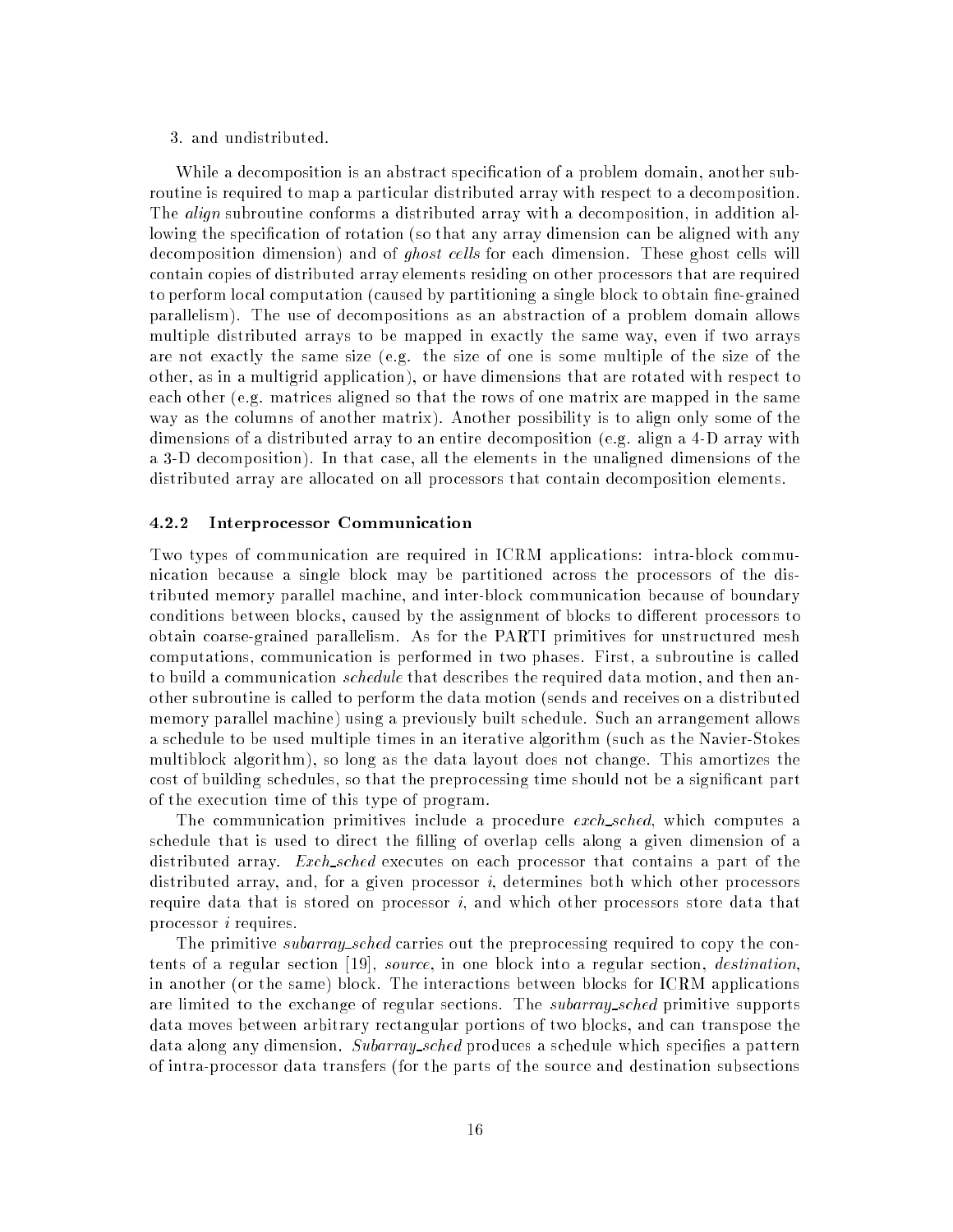that reside on the same processor), along with a set of send and receive calls for interprocessor communication. On a given processor, *i*, *subarray\_sched* determines whether it owns any portion of *source*. If i does own some portion, *source* i, of *source*, *subarray\_sched* computes the processors to which various parts of *source* i must be sent. Similarly, sub*array sched* also computes whether processor i owns any portion of *destination* and, if so, determines which other processors send messages to processor  $i$ .

The schedules produced by exch\_sched and subarray\_sched are employed by a primitive called *data move* that carries out both interprocessor communication and intra-processor data copying.

#### 4.2.3 Distributed Array Index Transformation

The final form of support provided by the library for ICRMs is to transform all indexes into distributed arrays from the global value (an index into the whole distributed array) to a local index on the processor executing a distributed array reference. For a loop that only uses the loop index to reference into one distributed array (or multiple distributed arrays mapped identically), the index transformation can be performed in the loop header, only modifying the loop bounds to iterate over the indexes of the local distributed array elements. Two primitives, *local\_lower\_bound* and *local\_upper\_bound*, are provided for transforming loop bounds (returning, respectively, the lower and upper local indexes of a given dimension of the referenced distributed array). In general, however, each distributed array reference (read or write) must have the array index transformed from a global to a local reference for correct parallel execution. Techniques for collecting all the references to multiple distributed arrays in a single loop and properly transforming indexes are complex, and have been investigated by other researchers [21].

#### 4.3 An Example

An example of the structure of a parallelized explicit multiblock code should help clarify the use of the library routines. We will display both the parts of the code that declare the distributed arrays and the parts that build and use schedules for intra-block and inter-block communication. Multigrid code would have the same general structure, with loops over the grid levels surrounding the code for the explicit time step. Multigrid code also requires transferring data between multigrid levels, which can be done using the subarray exch primitive. The pseudo-code is shown in Figure 7. For simplicity, assume that we already know the global sizes of all the blocks in the data array  $x$ .

The declarations of the distributed arrays are fairly straightforward. The various blocks will all be stored in one array  $x$ , and a separate pointer array will contain the starting positions of each block. The decomposition  $D1$  is mapped onto the entire set of physical processors that the program runs on, while each decomposition in D3 is embedded into a part of the physical processor set (physical processors are assigned based on the relative sizes of the various blocks). Each block in x is then aligned with its corresponding decomposition (in this example each decomposition is used for only one distributed array).

In this example, the distribution of the distributed array x does not change, so schedules for data movement may be computed once, and saved for multiple later uses. Therefore, in the main loop body only calls to the *data move* subroutine are required,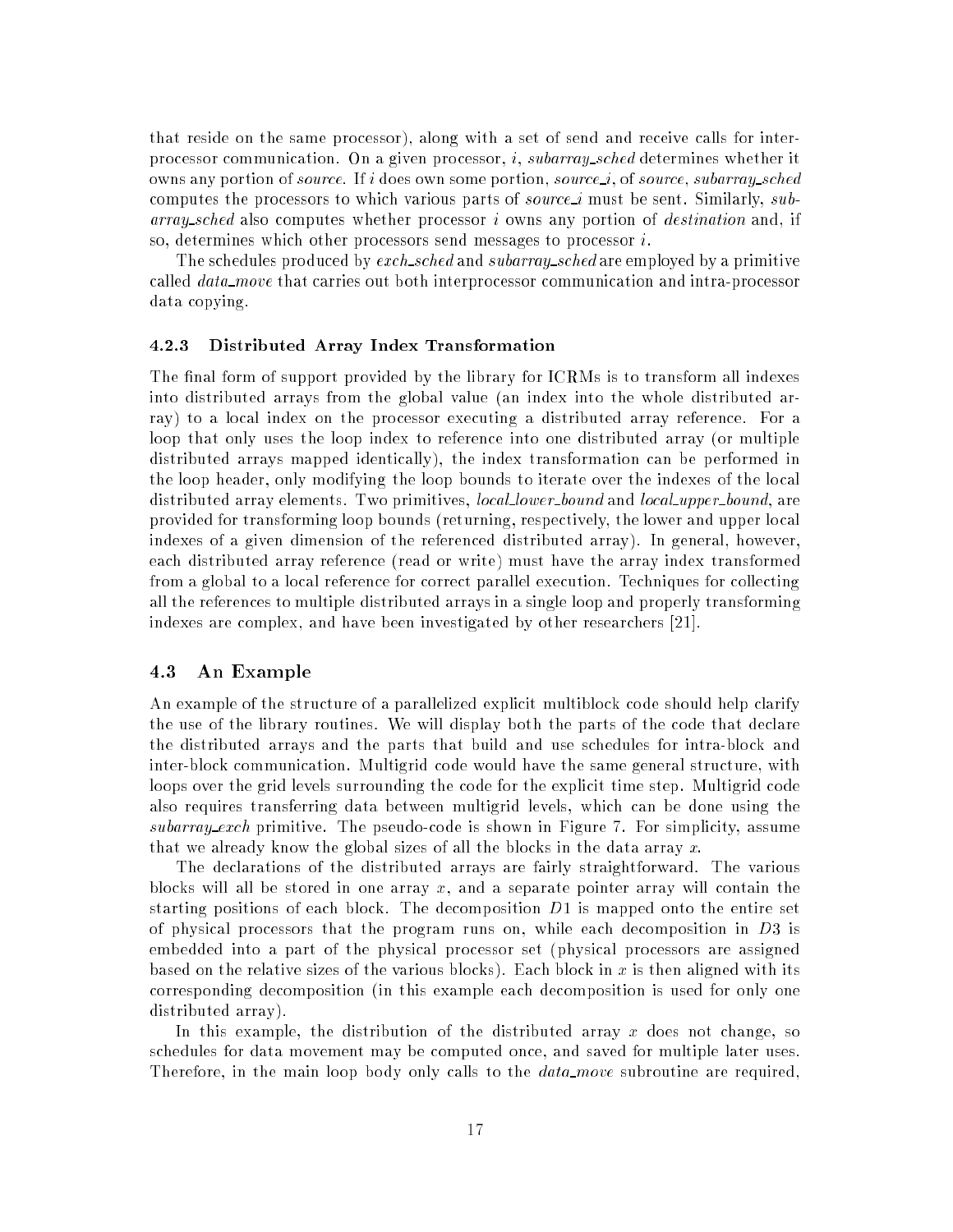- 1. Allocate a 3-D data array  $x$ , large enough for all the block portions to be stored locally (including ghost cells).
- 2. Create a 1-D decomposition,  $D_1$ , with size equal to the total number of elements in <sup>x</sup> (the sum of the sizes of all the blocks, without ghost cells).
- 3. Create an array of 3-D decompositions,  $D3$ [num blocks]. Each element of D3 corresponds to one block, and each decomposition is the same size in every dimension as its corresponding block.
- 4. Embed decomposition D3[1] into D1 at position 1, and all other decompositions D3[i] into D1 after D3[i - 1] (i.e. D3[i] starts right after D3[i - 1] ends).
- 5. Distribute each decomposition in D3 (e.g. block-wise in each of its dimensions).
- 6. Align each block in  $x$  with its corresponding decomposition in  $D3$  (i.e. align block i with  $D3[i]$ . Also specify the number of ghost cells required in each dimension.
- 7. Fill in pointer array  $blocks \, x$ , so that  $blocks \, x$  contains the indexes for the start of each individual block in  $x$ . This can be done now that the local sizes of all the blocks can be determined from the declarations for the distributed array (including ghost cells).
- 8. Build and save schedules for all interfaces between blocks, using subarray\_exch.
- 9. Build and save schedules for filling in ghost cells of each block, using **exch\_sched**.
- 10. For each time step do:
	- (a) Update boundary conditions for each block interface, call **data\_move** with the corresponding previously built schedule (from **subarray\_exch**).
	- (b) For each block in <sup>x</sup> do:
		- i. Fill in ghost cells, with a call to **data move**, using a previously built schedule for the block (from exch\_sched).
		- ii. For each locally owned element of the block, perform the local computation - the loop bounds for this iteration are obtained from local lower bnd and local upper bnd applied to the current block.

Figure 7: Parallel multiblock code for each processor, using multiblock PARTI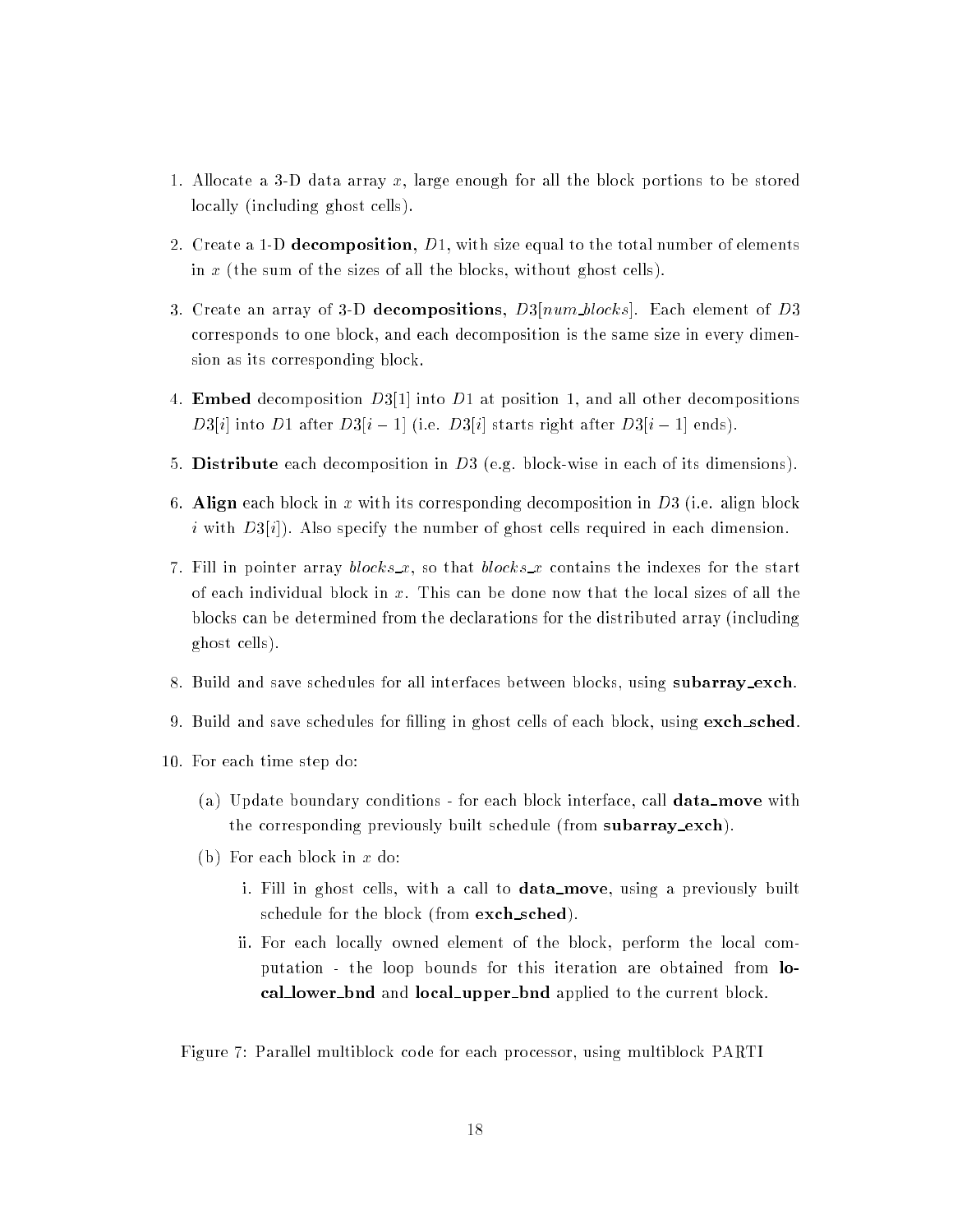both for inter-block and intra-block communication. Global to local index translation is performed on the innermost loops that iterate over the local elements of the distributed data array x, using the loop bound adjustment subroutines. This assumes that the innermost loop indexes are only used to index into distributed array  $x$ , and not for other purposes.

# 5 Experimental Results for an Unstructured Mesh

We summarize the results of some of the experiments we have carried out to evaluate the performance impact of our optimizations. These experiments were carried out on the Intel Touchstone Delta machine. For purposes of comparison, we cite performance numbers obtained from an optimized Cray YMP version of this code [31]. A more detailed account of this experimental work may be found in [13].

The test case we report here involves the computation of a highly resolved flow over a three-dimensional aircraft configuration. We employed both an explicit algorithm and a V cycle multigrid algorithm. The mesh employed for the explicit algorithm, which corresponds to the finest mesh employed in the multigrid calculation, contains  $804,056$  points and approximately 4.5 million tetrahedra. We believe this is the largest unstructured grid Euler solution attempted to date. In Figure 8, we depict the second mesh used in the multigrid sequence (we do not show the 804K mesh due to printing and resolution limitations). The mesh shown has 106,064 points and 575,986 tetrahedra. For this case, the freestream Mach number is 0.768 and the incidence is 1.16 degrees. The computed Mach contours are also shown in Figure 8, where good resolution of the shock on the wing is observed.

We employed the recursive spectral partitioning algorithm to carry out partitioning [33, 39]. Williams [43] compared this algorithm with binary dissection [5] and simulated annealing methods for partitioning two-dimensional unstructured mesh calculations. He found that recursive spectral partitioning produced better partitions than binary dissection. Simulated annealing in some cases produced better partitions but the overhead for simulated annealing proved to be prohibitive even for the relatively small meshes employed (the largest had 5772 elements). Venkatakrishnan [42] and Simon [39] also reported favorable results with the spectral partitioner. We carried out preliminary performance comparisons between binary dissection and the recursive spectral partitioning and found that recursive spectral partitioning gave superior results on an iPSC/860 hypercube on our three dimensional meshes. The results we report all have been obtained using recursive spectral partitioning to partition all meshes. Partitioning was performed on a sequential machine as a preprocessing operation. We use the optimized version of the communications kernels which employ forced message types, non-blocking receives (irecv), and employ Venkatakrishnan's heuristic to determine the order in which messages are sent.

The single mesh algorithm achieved a rate of 778 Mflops on 256 processors of the Delta machine, and 1496 Mflops on the full 512 processor configuration of the Delta. The V cycle multigrid algorithm achieved a rate of 1200 Mflops on 512 processors. We implemented the explicit Euler solver with and without incremental scheduling optimization. In Table 1, we depict:

computational rate in M
ops,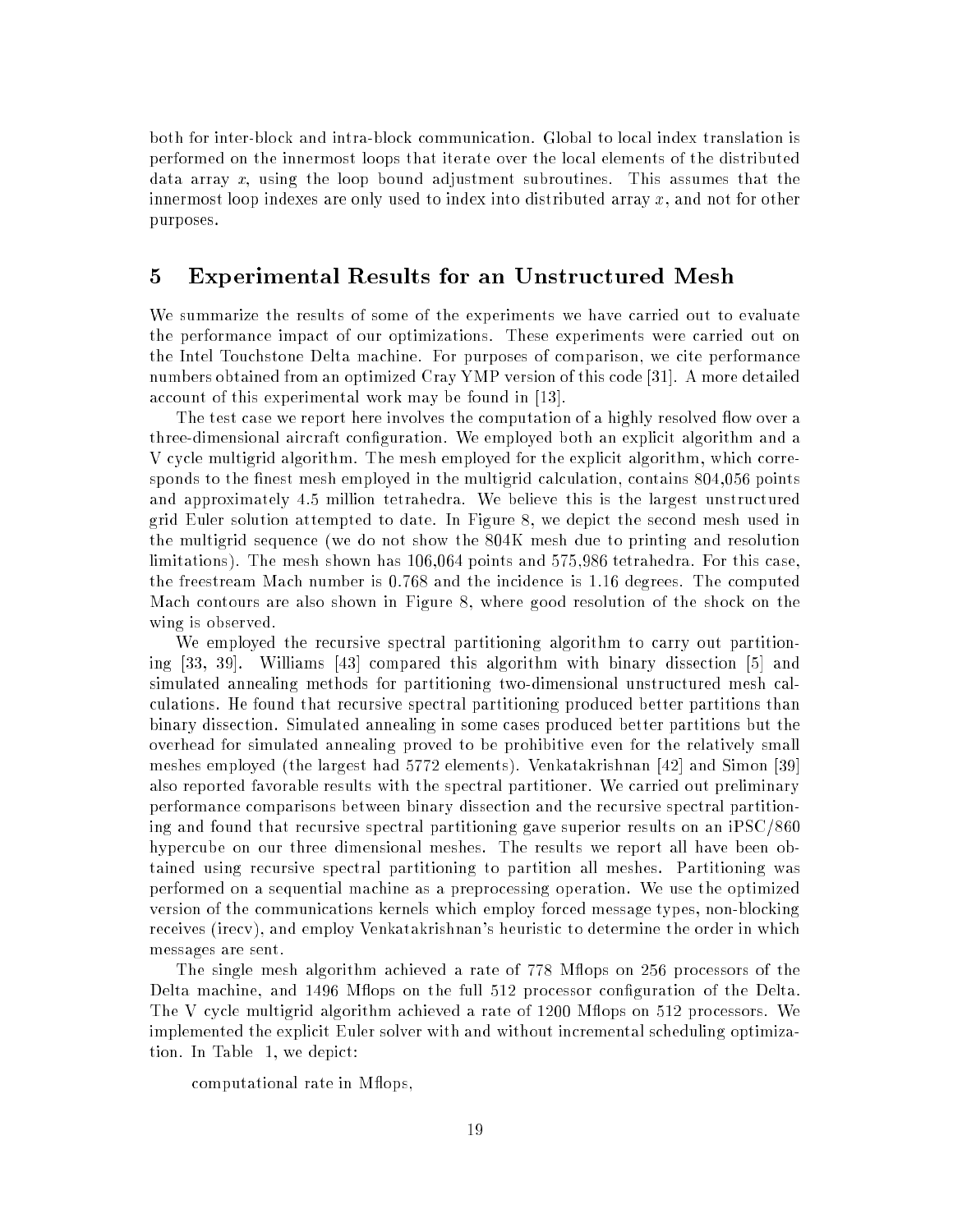Figure 8: Coarse Unstructured Mesh and Mach Contours about an Aircraft Conguration with Single Nacelle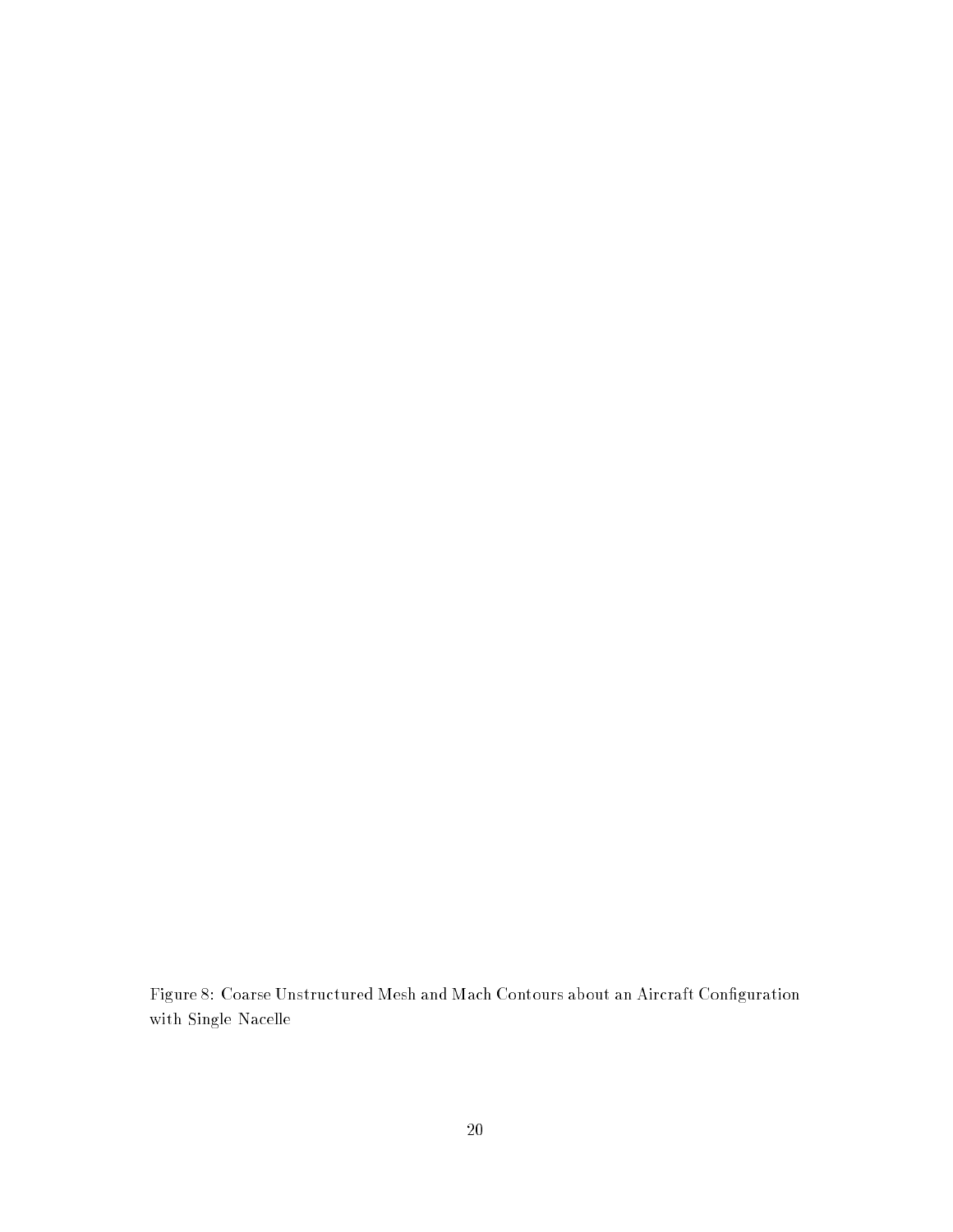| Method                       | Time/     | Mflops | Preprocessing |
|------------------------------|-----------|--------|---------------|
|                              | Iteration |        | Time          |
|                              | (seconds) |        | seconds       |
| No Incremental<br>Scheduling | 4.18      | 947    | 2.73          |
| Incremental<br>Scheduling    | 2.65      | 1496   | 2.99          |

Table 1: Explicit Unstructured Euler Solver on 804K Mesh on 512 Delta Processors-Incremental v.s. Non-Incremental Scheduling

the time required per iteration, and

the preprocessing time needed to generate all communication schedules.

We note that incremental scheduling leads to a roughly 35% reduction in total time per iteration in this problem. The preprocessing time increases only modestly when we use incremental scheduling and is roughly equal to the cost of a single parallelized iteration.

The same problem was run on the CRAY YMP-8 machine, using all eight processors in dedicated mode. The CRAY autotasking software was used to parallelize the code for this architecture. Both the single grid and multigrid codes achieved a computational rate of 750 Mflops on all eight processors, which corresponds to a speedup of roughly 7.5 over the single processor performance.

## 6 Related Research

Programs designed to carry out a range of irregular computations, including sparse direct and iterative methods require many of the optimizations described in this paper. Some examples of such programs are described in [2, 4, 15, 28, 44].

Several researchers have developed programming environments that are targeted towards particular classes of irregular or adaptive problems. Williams [44] describes a programming environment (DIME) for calculations with unstructured triangular meshes using distributed memory machines. Baden [3] has developed a programming environment targeted towards particle computations. This programming environment provides facilities that support dynamic load balancing. DecTool [12] is an interactive environment designed to provide facilities for either automatic or manual decompositions of 2-D or 3-D discrete domains.

There are a variety of compiler projects targeted at distributed memory multiprocessors [1, 9, 10, 14, 17, 18, 23, 25, 26, 27, 34, 35, 36, 40, 45]. Runtime compilation methods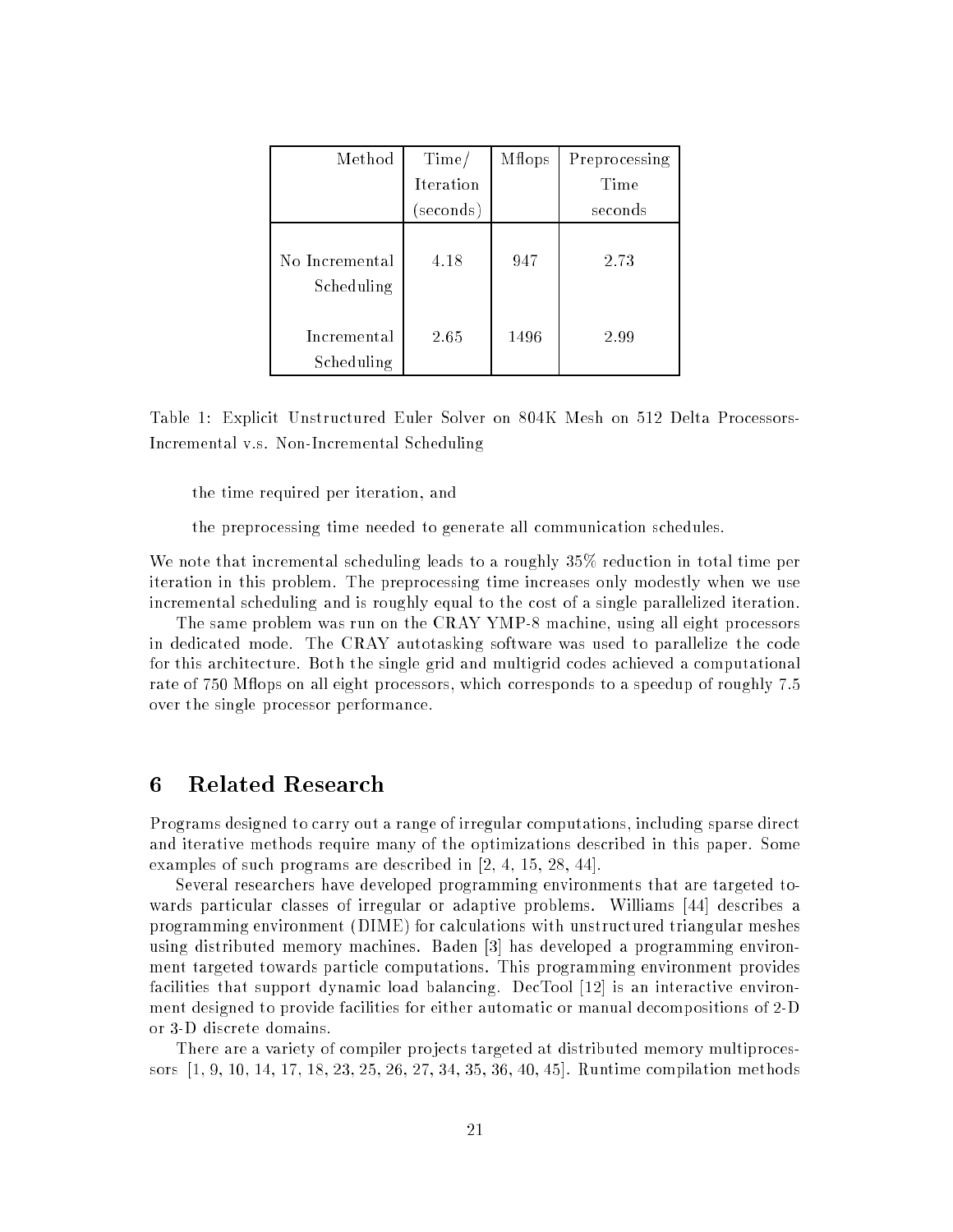are employed in four of these projects; the Fortran D project [21], the Kali project [23], Marina Chen's work at Yale [30] and our PARTI pro ject [32, 36, 37]. The Kali compiler was the first compiler to implement inspector/executor type runtime preprocessing  $[23]$ and the ARF compiler was the first compiler to support irregularly distributed arrays [36]. In related work, Lu and Chen have reported some encouraging results on the potential for effective runtime parallelization of loops in distributed memory architectures [30].

Initial efforts toward runtime and compiler support for block structured problems within the PARTI project are described in  $[6, 8]$ . Work has also been done at GMD in Germany to parallelize block structured grid algorithms [29], and to provide software support for such efforts  $[24]$ .

# 7 Conclusions

We have discussed tools that can be used to port irregular problems to distributed memory parallel machines. We have described PARTI primitives to support irregular problems on both unstructured and multiblock structured meshes. As the experimental results of using the PARTI primitives to parallelize an unstructured grid Euler solution in Section 5 show, our methods can be used to efficiently execute irregular problems on highly parallel distributed memory machines. In the future, we should obtain similar, or better, efficiency using the multiblock PARTI primitives for the multiblock CFD application described in Section 4.1. Multiblock codes should obtain better performance from each processor in the distributed memory parallel machine than unstructured codes, because of more regular access to local memory. Also, the multiblock primitives do not require interprocessor communication to build schedules (as do the PARTI primitives for unstructured problems). Further work is continuing to expand the class of irregular problems that are supported by the PARTI primitives, and at the same time we are continuing to improve the performance of the existing implementations.

#### Acknowledgments

We would like to thank Horst Simon for providing us with his recursive spectral partitioner and Rob Vermeland and CRAY Research Inc. for providing dedicated time on the CRAY YMP-8 machine. This research was performed in part using the Intel Touchstone Delta System operated by Caltech on behalf of the Concurrent Supercomputing Consortium. We gratefully acknowledge NASA Langley Research Center for providing access to this facility.

## References

- [1] F. Andre, J.-L. Pazat, and H. Thomas. PANDORE: A system to manage data distribution. In *International Conference on Supercomputing*, pages 380–388, June
- [2] C. Ashcraft, S. C. Eisenstat, and J. W. H. Liu. A fan-in algorithm for distributed sparse numerical factorization.  $SISSC$ ,  $11(3):593-599$ , 1990.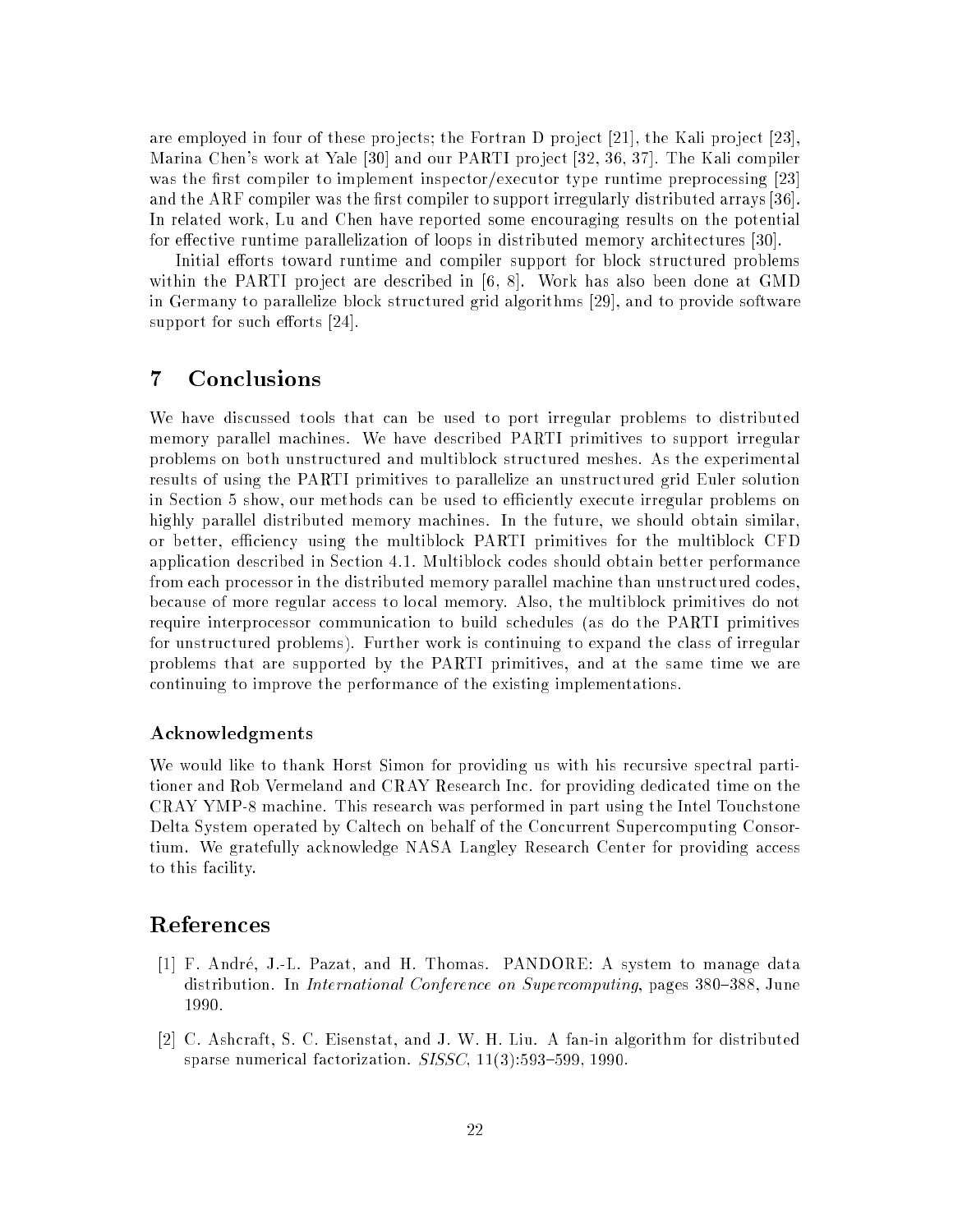- [3] S. Baden. Programming abstractions for dynamically partitioning and coordinating localized scientific calculations running on multiprocessors. SIAM J. Sci. and Stat. Computation.,  $12(1)$ , January 1991.
- [4] D. Baxter, J. Saltz, M. Schultz, S. Eisentstat, and K. Crowley. An experimental study of methods for parallel preconditioned Krylov methods. In Proceedings of the 1988 Hypercube Multiprocessor Conference, Pasadena CA, pages  $1698-1711$ , January 1988.
- [5] M.J. Berger and S. H. Bokhari. A partitioning strategy for nonuniform problems on multiprocessors. IEEE Trans. on Computers, C-36(5):570-580, May 1987.
- [6] Harry Berryman, Joel Saltz, and Jeffrey Scroggs. Execution time support for adaptive scientific algorithms on distributed memory machines. Concurrency: Practice and Experience,  $3(3):159-178$ , June 1991.
- [7] P. Brezany, M. Gerndt, V. Sipkova, and H.P. Zima. SUPERB support for irregular scientific computations. In Proceedings of the Scalable High Performance Computing Conference (SHPCC-92), pages 314-321. IEEE Computer Society Press, April 1992.
- [8] Craig Chase, Kay Crowley, Joel Saltz, and Anthony Reeves. Parallelization of irregularly coupled regular meshes. Technical Report 92-1, ICASE, NASA Langley Research Center, January 1992.
- [9] M. C. Chen. A parallel language and its compilation to multiprocessor architectures or VLSI. In 2nd ACM Symposium on Principles of Programming Languages, January 1986.
- [10] A. Cheung and A. P. Reeves. The Paragon multicomputer environment: A first implementation. Technical Report EE-CEG-89-9, Cornell University Computer Engineering Group, Cornell University School of Electrical Engineering, July 1989.
- [11] Alok Choudhary, Geoffrey Fox, Sanjay Ranka, Seema Hiranandani, Ken Kennedy, Charles Koelbel, and Joel Saltz. Software support for irregular and loosely synchronous problems. In Proceedings of the Symposium on High-Performance Computing for Flight Vehicles, December 1992.
- [12] N.P. Chrisochoides, C. E. Houstis, E.N. Houstis, P.N. Papachiou, S.K. Kortesis, and J.R. Rice. Domain decomposer: A software tool for mapping PDE computations to parallel architectures. Report CSD-TR-1025, Purdue University, Computer Science Department, September 1990.
- [13] R. Das, D. J. Mavriplis, J. Saltz, S. Gupta, and R. Ponnusamy. The design and implementation of a parallel unstructured Euler solver using software primitives, AIAA-92-0562. In Proceedings of the 30th Aerospace Sciences Meeting, January 1992.
- [14] I. Foster and S. Taylor. Strand: New Concepts in Parallel Programming. Prentice-Hall, Englewood Cliffs, NJ, 1990.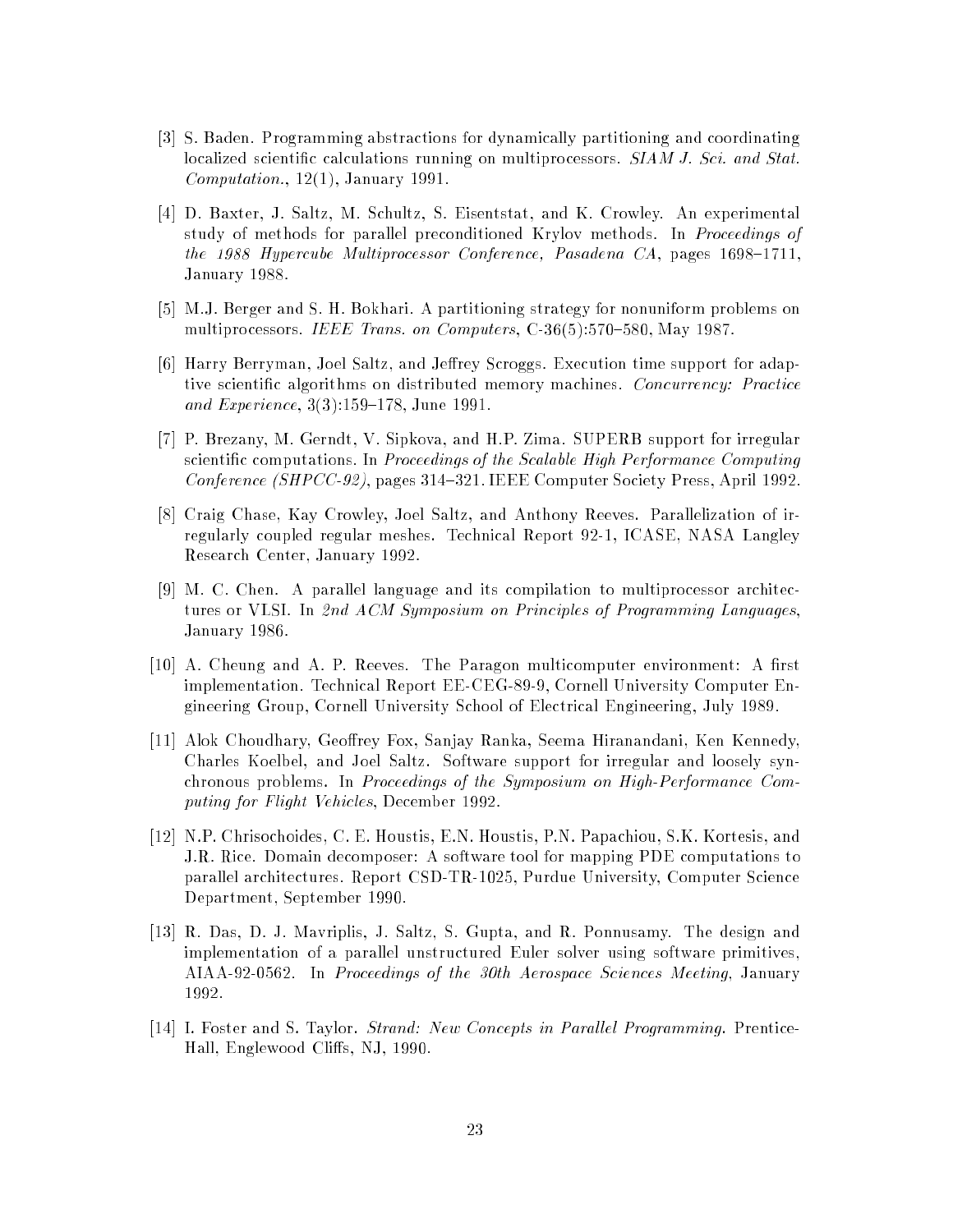- [15] G. Fox, M. Johnson, G. Lyzenga, S. Otto, J. Salmon, and D. Walker. Solving Problems on Concurrent Computers. Prentice-Hall, Englewood Cliffs, New Jersey, 1988.
- [16] Geoffrey Fox, Seema Hiranandani, Ken Kennedy, Charles Koelbel, Uli Kremer, Chau-Wen Tseng, and Min-You Wu. Fortran D language specification. Technical Report CRPC-TR90079, Center for Research on Parallel Computation, Rice University, December 1990.
- [17] H. M. Gerndt. Automatic parallelization for distributed memory multiprocessing systems. Report ACPC/ TR 90-1, Austrian Center for Parallel Computation, 1990.
- [18] P. Hatcher, A. Lapadula, R. Jones, M. Quinn, and J. Anderson. A production quality  $C^*$  compiler for hypercube machines. In 3rd ACM SIGPLAN Symposium on Principles and Practice of Parallel Programming, pages  $73{-}82$ , April 1991.
- [19] P. Havlak and K. Kennedy. An implementation of interprocedural bounded regular section analysis. IEEE Transactions on Parallel and Distributed Systems, 2(3):350– 360, July 1991.
- [20] S. Hiranandani, J. Saltz, P. Mehrotra, and H. Berryman. Performance of hashed cache data migration schemes on multicomputers. Journal of Parallel and Distributed Computing,  $12:415-422$ , August 1991.
- [21] Seema Hiranandani, Ken Kennedy, and Chau-Wen Tseng. Compiler support for machine-independent parallel programming in Fortran D. In J. Saltz and P. Mehrotra, editors, Languages, Compilers and Run-Time Environments for Distributed Memory Machines, pages 139-176. Elsevier Science Publishers B.V., 1992.
- [22] K. Kennedy, K.S. McKinley, and C.-W. Tseng. Interactive parallel programming using the Parascope editor. IEEE Transactions on Parallel and Distributed Systems,  $2(3):329-341$ , July 1991.
- [23] C. Koelbel, P. Mehrotra, and J. Van Rosendale. Supporting shared data structures on distributed memory architectures. In 2nd ACM SIGPLAN Symposium on Principles and Practice of Parallel Programming, pages  $177-186$ . ACM, March 1990.
- [24] Max Lemke and Daniel Quinlan. P++, a C++ virtual shared grids based programming environment for architecture-independent development of structured grid applications. Technical Report 611, GMD, February 1992.
- [25] J. Li and M. Chen. Generating explicit communication from shared-memory program references. In Proceedings Supercomputing '90, November 1990.
- [26] J. Li and M. Chen. Index domain alignment: Minimizing cost of cross-references between distributed arrays. In Proceedings of the 3rd Symposium on the Frontiers of Massively Parallel Computation, October 1990.
- [27] J. Li and M. Chen. Automating the coordination of interprocessor communication. In Programming Languages and Compilers for Parallel Computing, Cambridge Mass, 1991. MIT Press.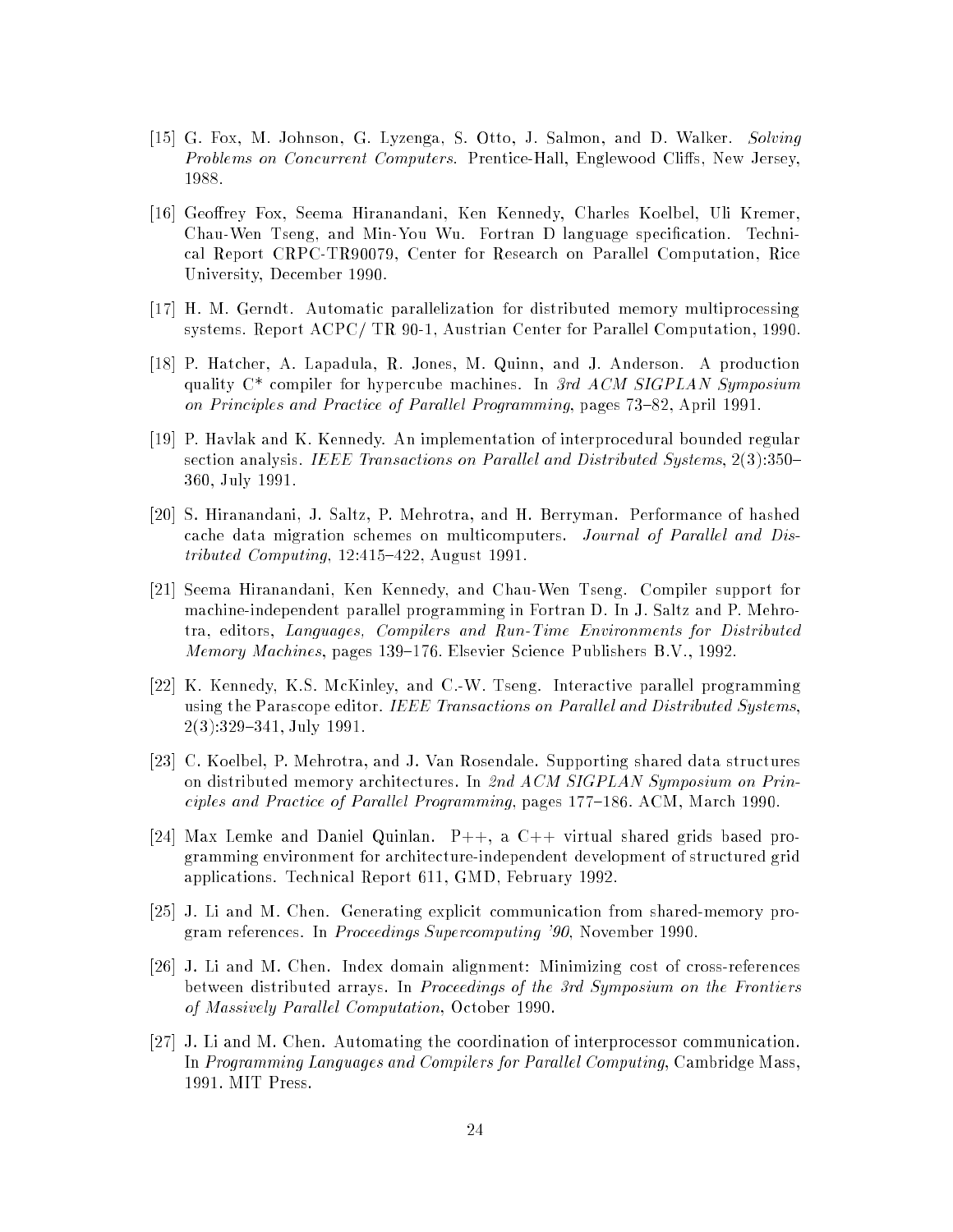- [28] J. W. Liu. Computational models and task scheduling for parallel sparse Cholesky factorization. Parallel Computing,  $3:327{-}342$ , 1986.
- [29] Guy Lonsdale and Anton Schuller. Parallel and vector aspects of a multigrid Navier-Stokes solver. Technical Report 550, GMD, June 1991.
- [30] L. C. Lu and M.C. Chen. Parallelizing loops with indirect array references or pointers. In Proceedings of the Fourth Workshop on Languages and Compilers for Parallel Computing, Santa Clara, CA, August 1991.
- [31] D. J. Mavriplis. Three dimensional multigrid for the Euler equations. AIAA paper  $91-1549CP$ , pages 824-831, June 1991.
- [32] R. Mirchandaney, J. H. Saltz, R. M. Smith, D. M. Nicol, and Kay Crowley. Principles of runtime support for parallel processors. In Proceedings of the 1988 ACM International Conference on Supercomputing, pages 140-152, July 1988.
- [33] A. Pothen, H. D. Simon, and K. P. Liou. Partitioning sparse matrices with eigenvectors of graphs.  $SIAM$  J. Mat. Anal. Appl., 11:430-452, 1990.
- [34] Anne Rogers and Keshav Pingali. Process decomposition through locality of reference. In Proceedings of the SIGPLAN '89 Conference on Programming Language Design and Implementation, pages 69-80. ACM Press, June 1989.
- [35] M. Rosing, R.W. Schnabel, and R.P. Weaver. Expressing complex parallel algorithms in Dino. In Proceedings of the 4th Conference on Hypercubes, Concurrent Computers and Applications, pages  $553–560$ , 1989.
- [36] J. Saltz, H. Berryman, and J. Wu. Multiprocessors and run-time compilation. Concurrency: Practice and Experience,  $3(6)$ :573-592, 1991.
- [37] J. Saltz, K. Crowley, R. Mirchandaney, and Harry Berryman. Run-time scheduling and execution of loops on message passing machines. Journal of Parallel and Distributed Computing,  $8:303-312$ , 1990.
- [38] J. Saltz, R. Das, R. Ponnusamy, D. Mavriplis, H Berryman, and J. Wu. Parti procedures for realistic loops. In Proceedings of the 6th Distributed Memory Computing Conference, Portland, Oregon, April-May 1991.
- [39] H. Simon. Partitioning of unstructured mesh problems for parallel processing. In Proceedings of the Conference on Parallel Methods on Large Scale Structural Analysis and Physics Applications. Pergamon Press, 1991.
- [40] Ping-Sheng Tseng. A Parallelizing Compiler For Distributed Memory Parallel Computers. PhD thesis, Carnegie Mellon University, May 1989. Also available as Technical Report CMU-CS-89-148.
- [41] Veer N. Vatsa, Mark D. Sanetrik, and Edward B. Parlette. Development of a flexible and efficient multigrid based multiblock flow solver. Submitted to the 31st AIAA Aerospace Sciences Meeting, January 1993.